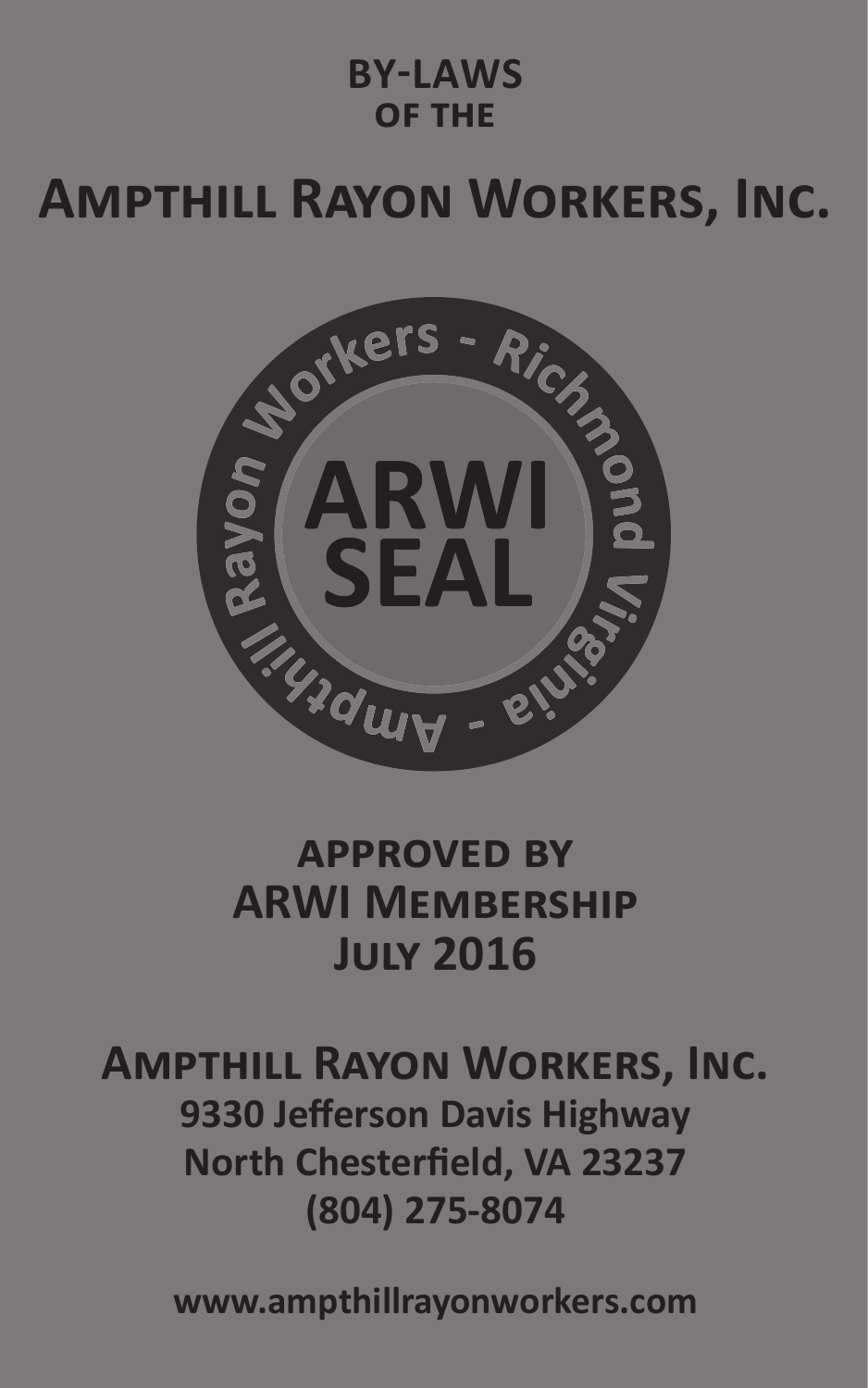# **ORGANIZATION**

The standard of living of the workers in our industry can be raised only through the medium of organization and collective bargaining. The only way that most working people can have any real power at work is through their union. Promotions may go by seniority – but not if the union fails to enforce the contract. What makes the difference between a livable workplace and a sweatshop is the shop floor strength of the union and the consciousness of the membership: this willingness to stand up for themselves.

A basic element of a good job is freedom from fear. It's not a good job if you dread losing it so much that you will kiss up to keep it. No matter how well paid, it's not a good job if you work under a threat of losing it every day.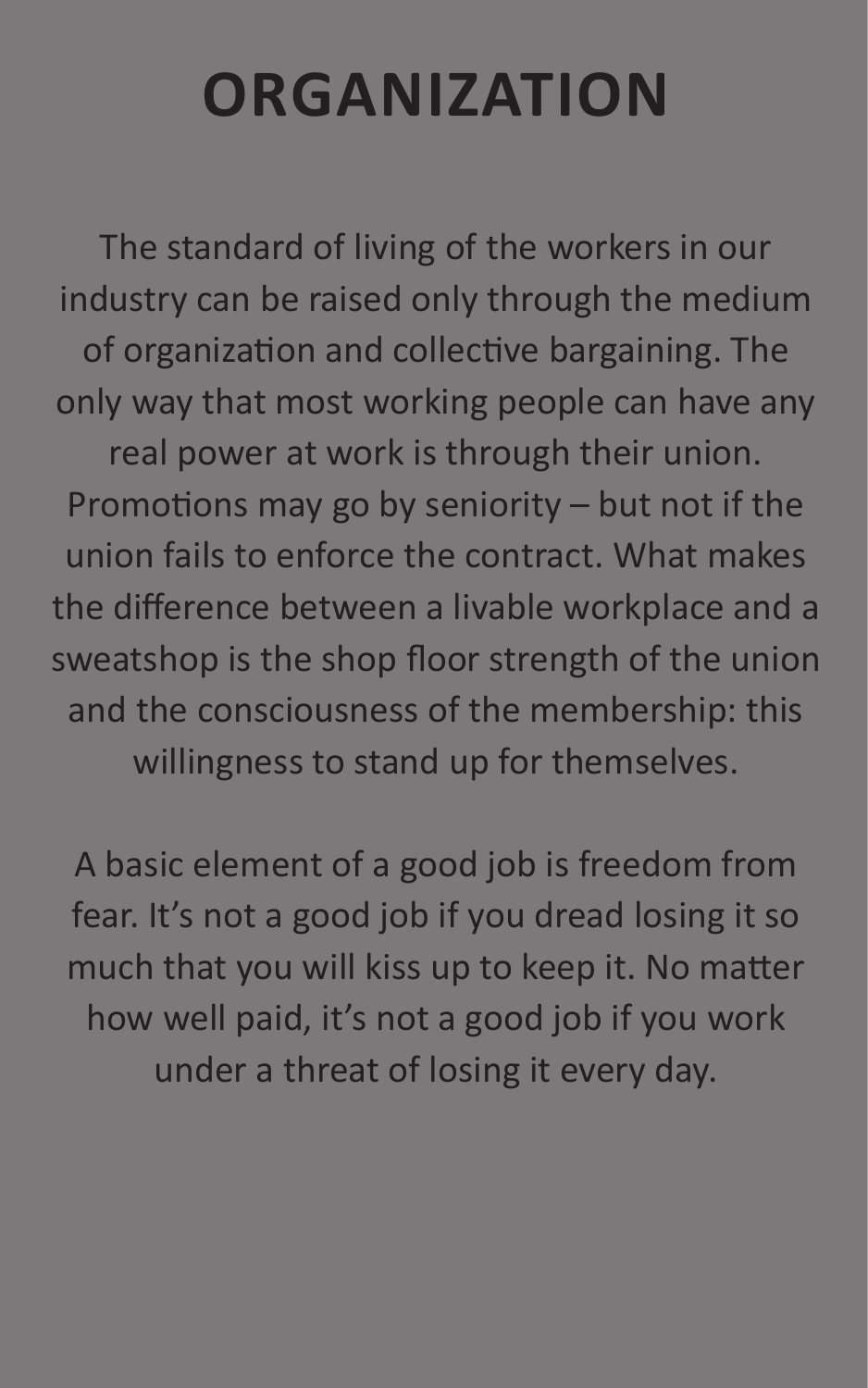# **TABLE OF CONTENTS**

| Article I           | <b>Membership</b>                  | 1  |
|---------------------|------------------------------------|----|
| <b>Article II</b>   | <b>Meetings of Members</b>         | 3  |
| <b>Article III</b>  | <b>Area Directors and Meetings</b> | 5  |
| <b>Article IV</b>   | <b>Elections and Voting</b>        | 10 |
| <b>Article V</b>    | <b>Officers</b>                    | 13 |
| <b>Article VI</b>   | <b>Seal</b>                        | 17 |
| <b>Article VII</b>  | <b>Rights to Vote</b>              | 18 |
| <b>Article VIII</b> | <b>Committees</b>                  | 18 |
| <b>Article IX</b>   | <b>Amendments</b>                  | 23 |
| <b>Article X</b>    | <b>Attorney</b>                    | 24 |
| <b>Article XI</b>   | <b>Seniority</b>                   | 24 |
| <b>Article XII</b>  | <b>Contracts</b>                   | 25 |
| <b>Article XIII</b> | <b>Stewards</b>                    | 25 |
| <b>Article XIV</b>  | <b>Expulsions and Removals</b>     | 27 |
| <b>Article XV</b>   | <b>Sergeant at Arms</b>            | 30 |
| Article XVI         | <b>Affiliations</b>                | 30 |
| Article XVII        | <b>Petitions</b>                   | 31 |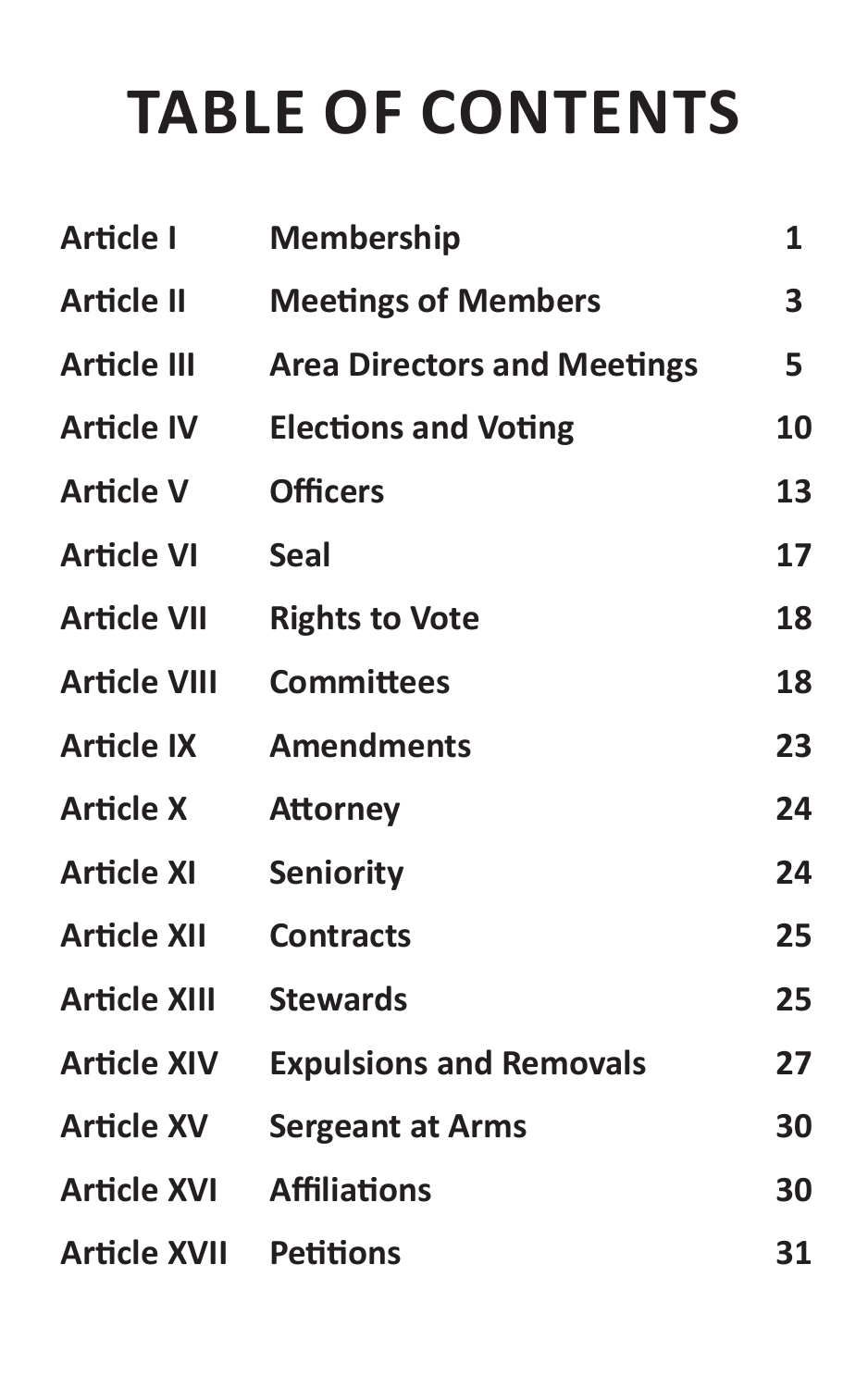# **ARTICLE I MEMBERSHIP**

**SECTION 1.** Any person employed within the Bargaining Units for which the Union is certified or recognized as Bargaining Agent shall be eligible for Membership in this Union, except persons previously expelled may not re-enter without approval of the Board of Directors.

**SECTION 2.** Any eligible person desiring Membership shall sign an application for Membership together with such authorization for payroll deduction of dues as are necessary. Such application will be recorded immediately. After approval of such application and after a full month's payroll deduction and payment of any reinstatement fees, the applicant will be a Member in good standing and may exercise all the rights and privileges of such Membership as set forth in these by-laws. (*Ref. Article VII*)

**SECTION 3.** Upon the resignation of a Member from the Union or upon the withdrawal of the authorization for payroll deduction of dues, that Member shall be dropped from the Membership rolls on his/her anniversary date of union membership. Upon re-acceptance to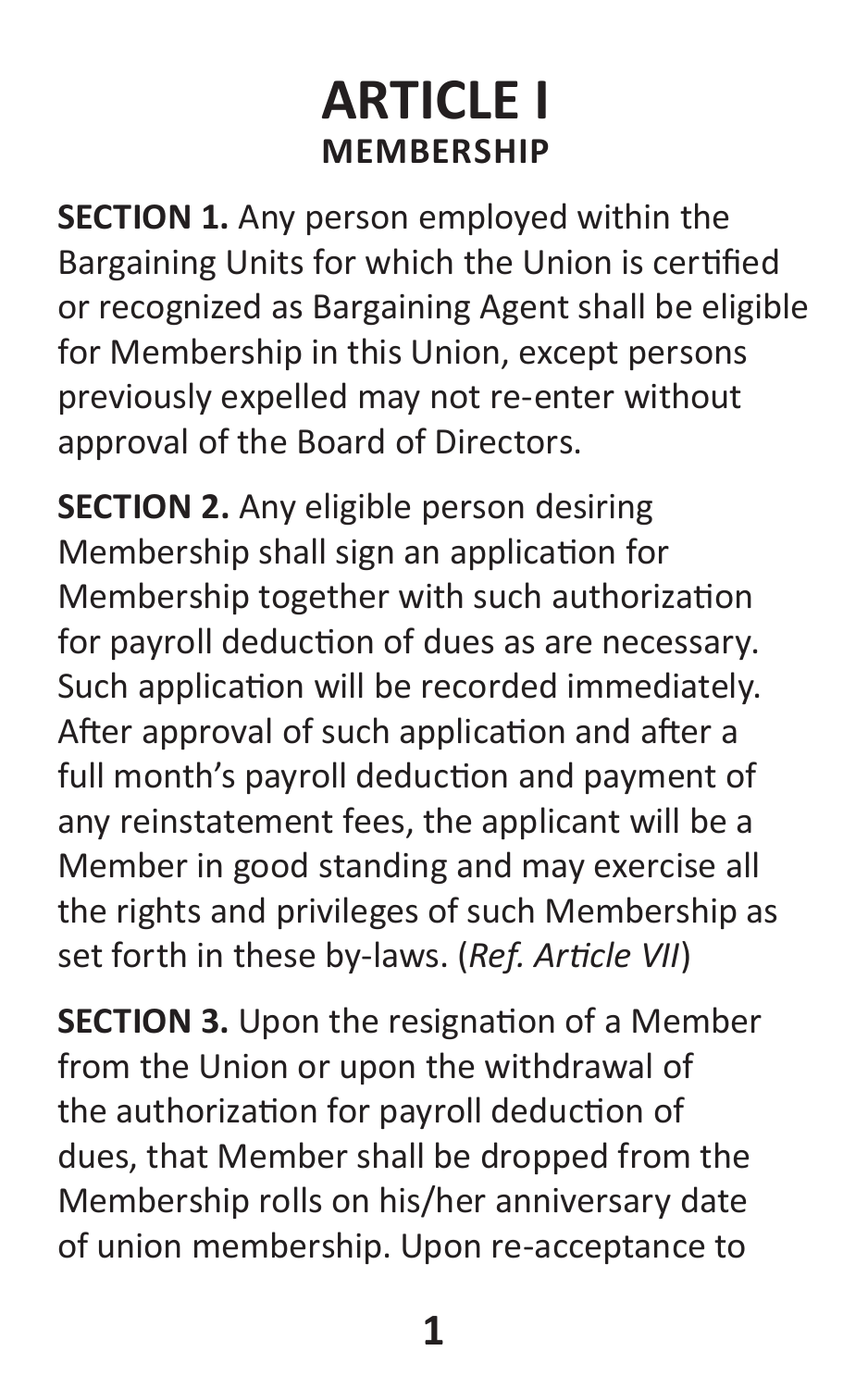the Union for Membership, a reinstatement fee of two hundred (\$200.00) dollars must be paid upfront, in full, to the Treasurer of the A.R.W.I. prior to any dues deduction as well as any previously delinquent dues (not to exceed twelve [12] months of dues). In the event a member terminates payroll deduction prior to his/her membership being terminated (on the anniversary date), the member is responsible to send his/her dues directly to the Treasurer of the A.R.W.I.

**SECTION 4.** A member must be in good standing in order to vote or hold any office or position in the union. Good standing requires that a member has paid all applicable initiation or reinstatement fees and be current on all monthly dues, including any delinquent dues from any prior terms of membership. In order to hold office you must comply with all other eligibility provisions of these by-laws.

**SECTION 5.** Dues of membership shall be paid monthly and shall be non-refundable if deducted in good faith. Change in the amount of dues or the period for which they are paid may be made only with the approval of the Members in good standing by secret ballot.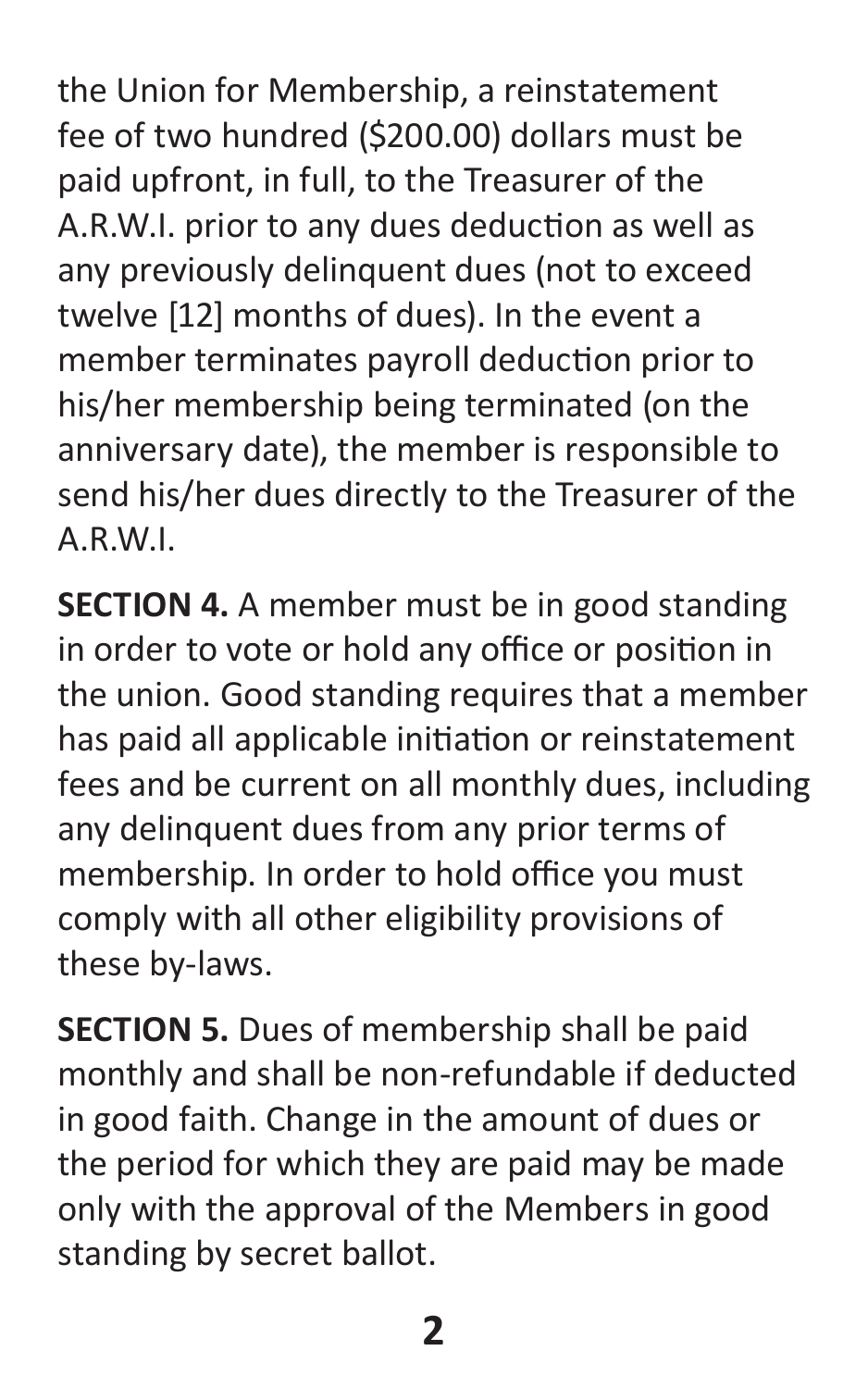**SECTION 6.** The Board of Directors can only waive the reinstatement fee for a limited time for the purpose of a membership drive.

# **ARTICLE II MEETINGS OF MEMBERS**

**SECTION 1.** The annual meeting of the Members of the Corporation shall be held in the Richmond metropolitan area, at such convenient times and place as is designated by the Board of Directors.

**SECTION 2.** The Board of Directors is comprised of the four officers and the area directors identified in Article III Section 1, except that the President shall be a non-voting member except in the event of a tie vote.

**SECTION 3.** There shall be monthly meetings (except in December and August) of the Members of the Corporation in the Richmond metropolitan area, at such convenient times and places as are designated by the Board of Directors.

**SECTION 4.** Special meetings of the Members of the Corporation may be held at any time upon the call of the Board of Directors or upon a petition of at least ten percent (10%) of the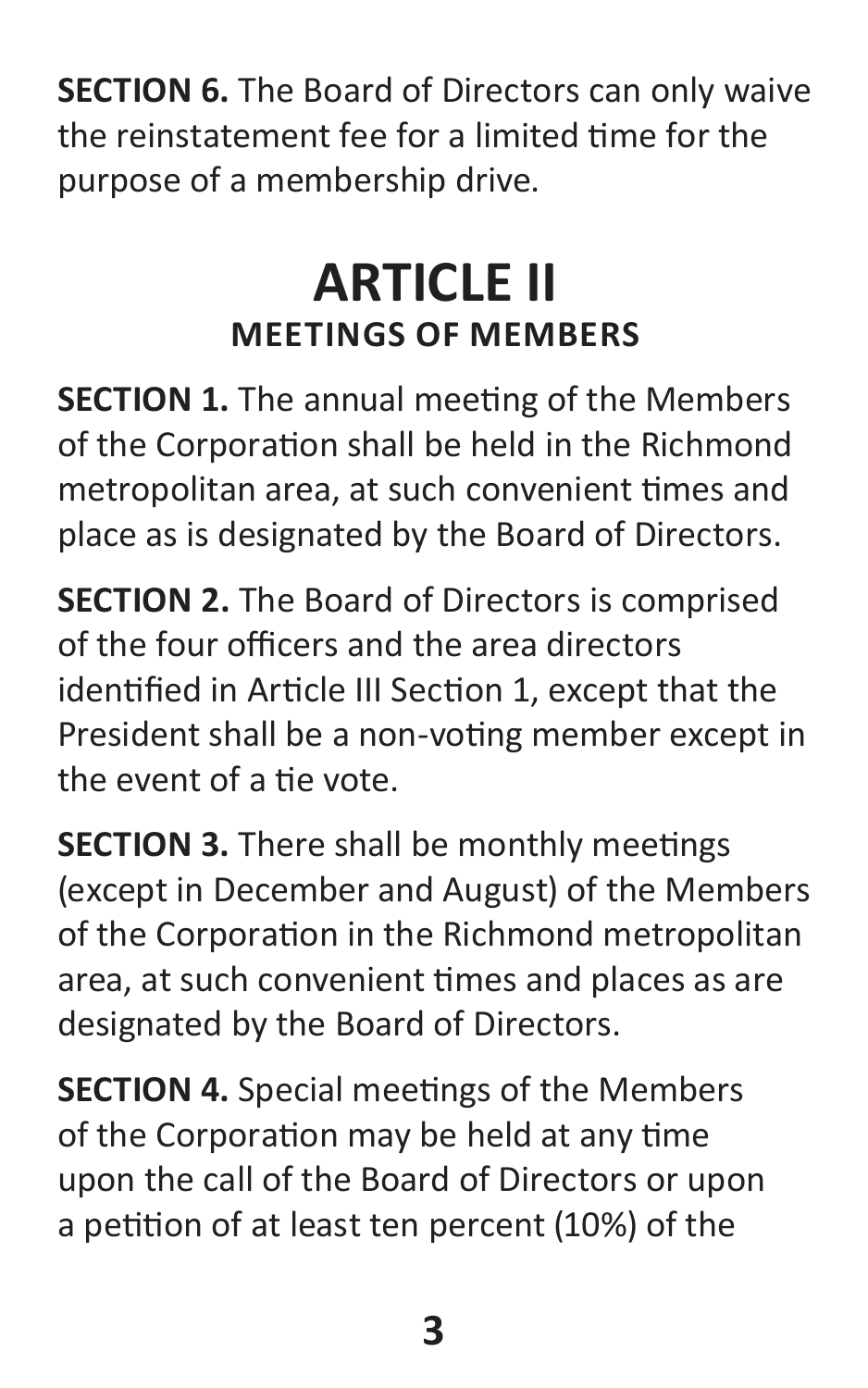Members in good standing.

**SECTION 5.** For every regular meeting of the Members, notices posted in at least three prominent places in the plant for one week prior to such meeting shall be deemed sufficient. For special meetings of the Members, notices posted in at least three prominent places for four (4) days prior to such meeting shall be deemed sufficient.

**SECTION 6.** Twenty-five Members at a meeting shall constitute a quorum. Each Member shall be limited to three minutes discussion on any one subject unless the time is extended by a majority vote of the Members present. The Board of Directors will transact business in the event no quorum is present at a Membership meeting.

**SECTION 7.** All meetings of the Board of Directors and membership will be conducted in accordance with these by-laws first and then in accordance with Robert's Rules of Order. In the event of a procedural conflict between the provisions of the by-laws and Robert's Rules of Order, the provisions of these by-laws shall control.

**SECTION 8.** The order of business at all meetings of the Corporation shall be: (1) calling of meeting to order, (2) proof of due notice of meeting, (3)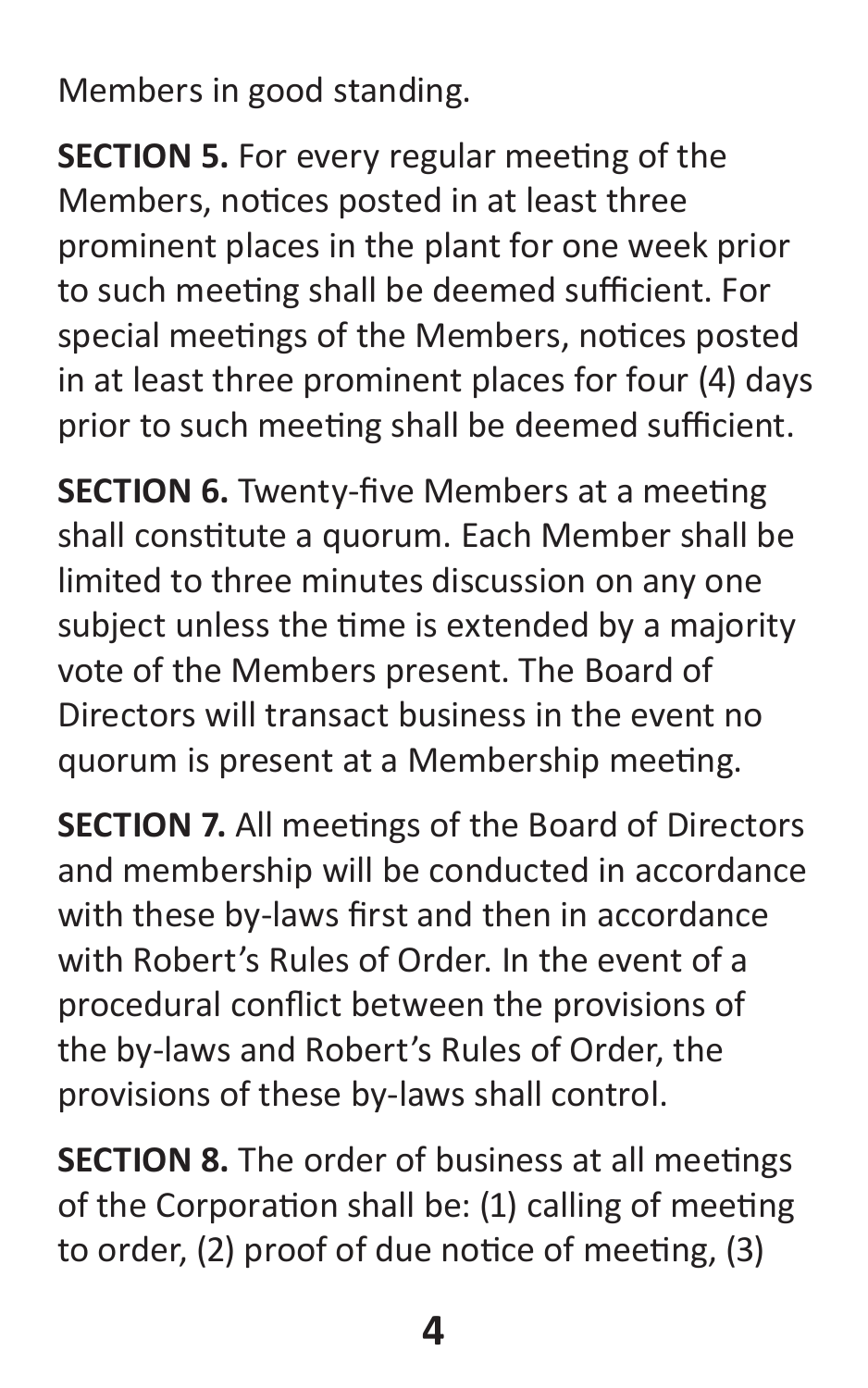recording of Members present, (4) reading and disposal of any unapproved minutes, (5) reports of Officers and Committees, (6) unfinished business, (7) new business, (8) adjournment.

**SECTION 9.** The posted notices notifying the Membership of meetings also shall contain notice of any Union business that is scheduled to be presented, when practical.

#### **ARTICLE III AREA DIRECTORS AND MEETINGS**

**SECTION 1.** At the next election of the Board of Directors after adoption of these by-laws and thereafter, one Director shall be elected by and from the Members in good standing within each of the areas as hereinafter listed, except as such areas may be changed in accordance with the provisions of this Article. The Board of Directors may create new areas, may combine, eliminate or rearrange any of the hereinafter named areas when such changes are deemed necessary or desirable with the approval of the Membership in a meeting; provided however, such changes shall not affect the term of the office of any Director at the time of change.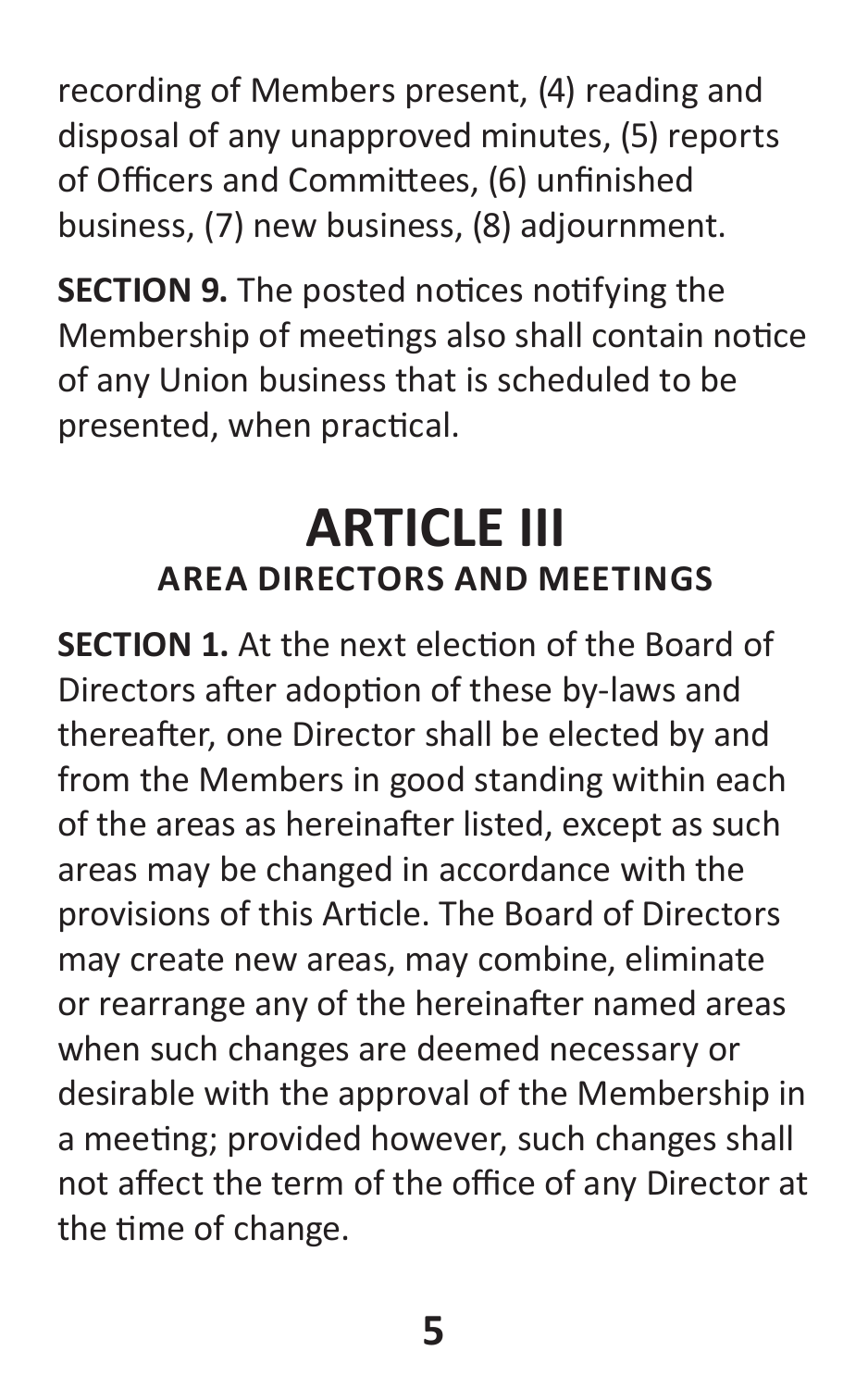The Areas until properly changed shall be as follows:

- 1. Nomex ® Fibers
- 2. Nomex ® Paper
- 3. Tyvek ® L1/2
- 4. Tyvek ® L4/L7
- 5. Power Operations
- 6. Kevlar ® Plt.3 Spinning and NFT
- 7. Kevlar ® Group 5's, Plt.2 Spinning, Pulp, RTA and Spin Lab
- 8. Technical Assistants
- 9. Clerical and Office
- 10. Shops, Crafts, MET's and Planners
- 11. Site Millwrights and Lubricators
- 12. P.T. Lab, Control Lab

In addition to the Area Directors elected from the above-mentioned areas, there shall be one additional Director. This Director shall be the President of the Corporation whose election as President automatically elects him/her as Director at-large.

**SECTION 2.** The Board of Directors shall order the Election Committee to hold an election immediately in the area where the vacancy occurs when resignation has been accepted or when a Director has been removed. When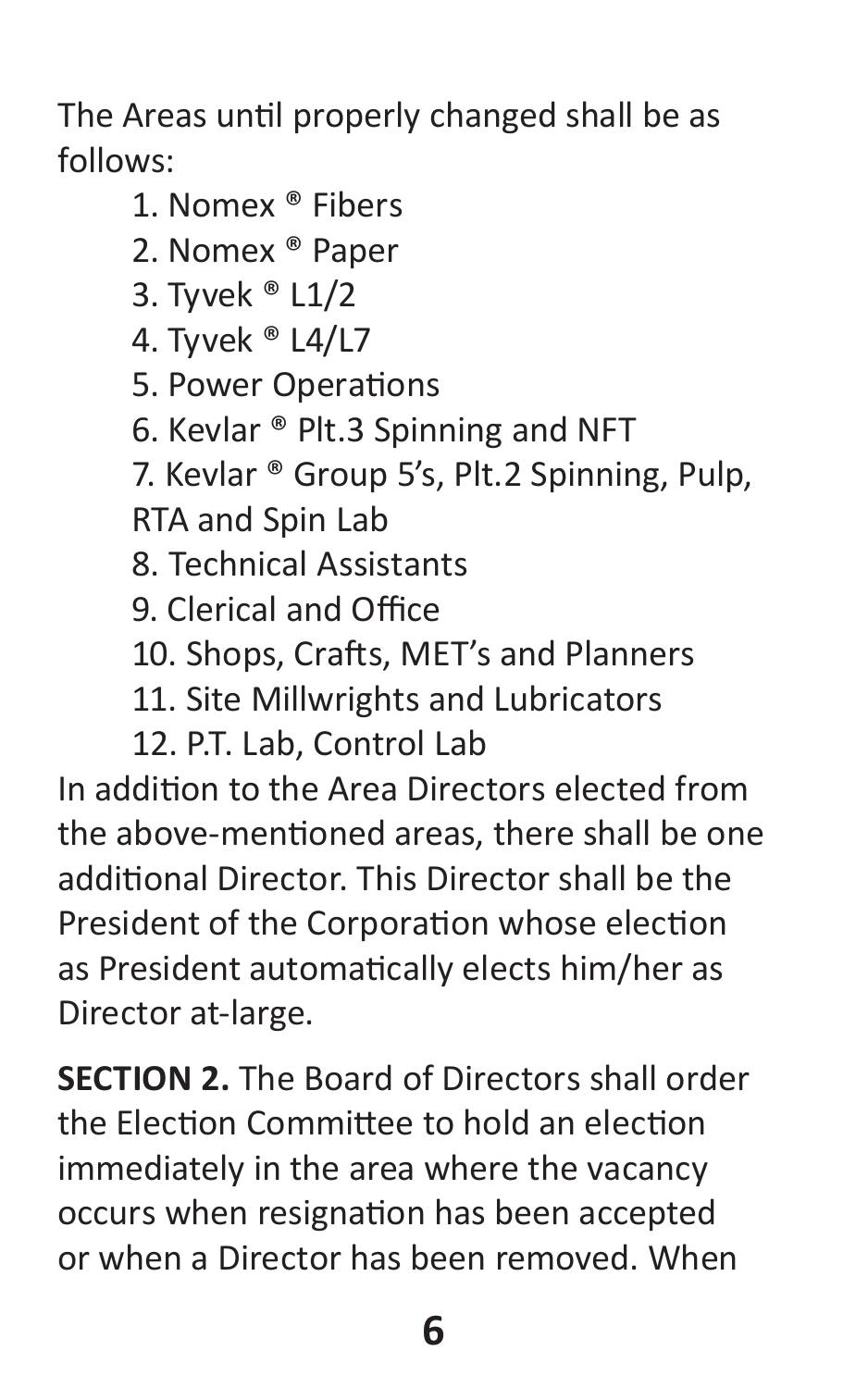a Directorate becomes vacant by reason of death, or transfer out of the area or bargaining unit, the President shall order an election held immediately. If any such vacancy shall occur after the expiration of three-fourths  $(3/4)$  of the term of office, an alternate Director may be designated by the Board of Directors to serve the unexpired term of office so vacated.

**SECTION 3.** Each Director shall appoint another Board Member to act as substitute in cases of temporary absence of the Director. Such appointments shall be made at the first Board of Directors Meeting after election.

**SECTION 4.** Regular monthly meetings of the Board of Directors shall be held at such time and place as may be designated by the President or a majority of the Board of Directors. Special meetings of the Board of Directors may be held in the same manner. A quorum at any meeting shall consist of a majority of the entire Board of Directors, and a majority of those present shall decide any question that may properly come before the meeting. The order of business shall be the same as in meetings of the Membership (*See Article II Section 8*).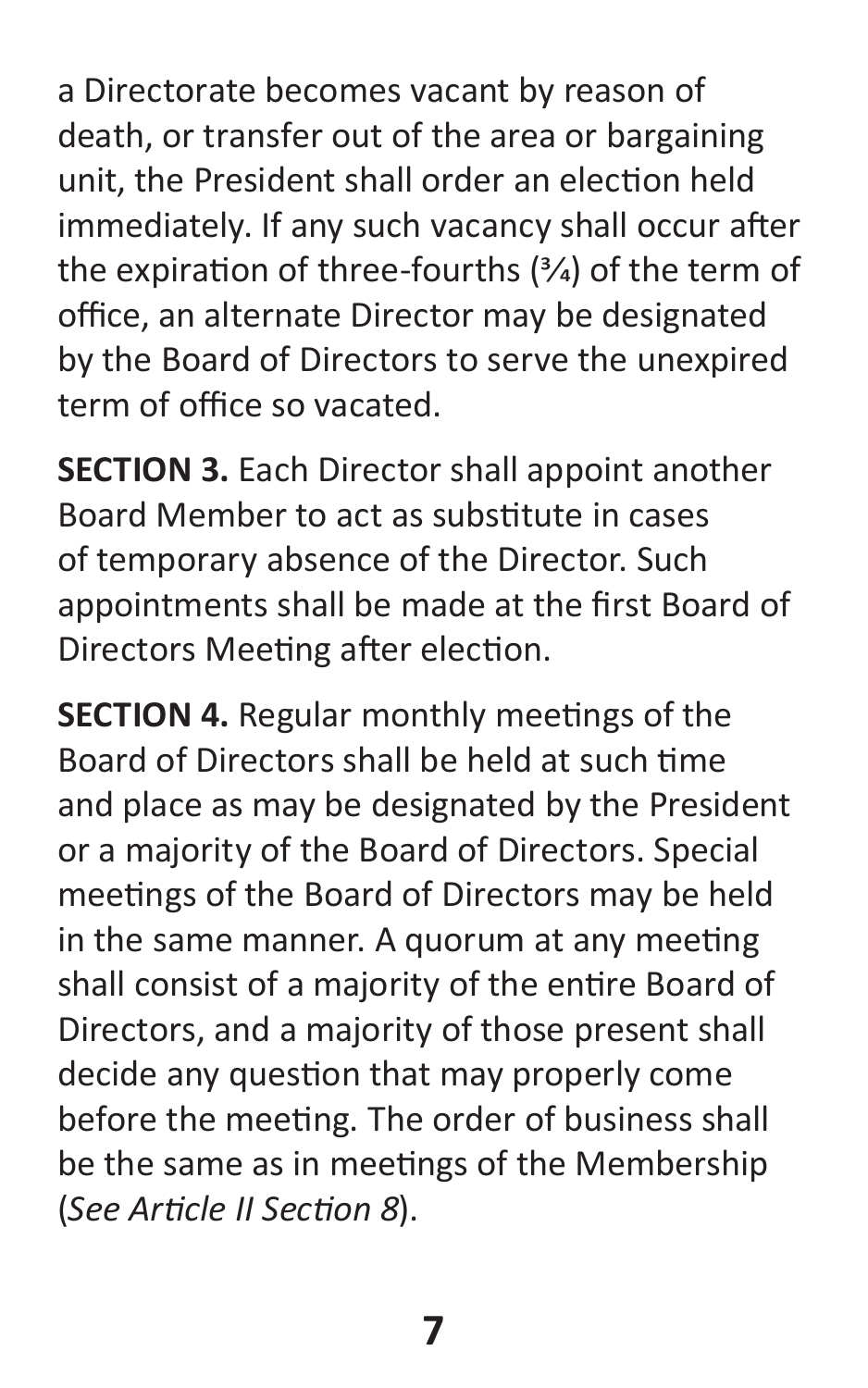**SECTION 5.** Notice of the regular meeting of the Board of Directors shall be conveyed to each Director not less than seven (7) days before the meeting. Notice of special meeting of the Board of Directors shall be conveyed to each Director not less than four (4) days before the meeting, unless so ordered by the President.

**SECTION 6.** All Officers and Directors are required to attend all Membership and Board of Director's Meetings unless excused. The President for reasonable cause may excuse Officers and Directors from attendance. Scheduled or overtime work shall constitute reasonable cause for failure to attend either Membership or Board of Director's Meetings. A Director shall forfeit his/her position and a Directorate shall fall vacant when a Director has failed to attend three successive meetings of the Board of Directors, unless excused, or three (3) successive meetings of the Members, unless excused. The President shall pass on all excuses and shall permit a Director a reasonable time to present an excuse before declaring the Office vacant.

**SECTION 7.** The Board of Directors shall fix compensation of Officers and Agents including office personnel, subject to the approval of the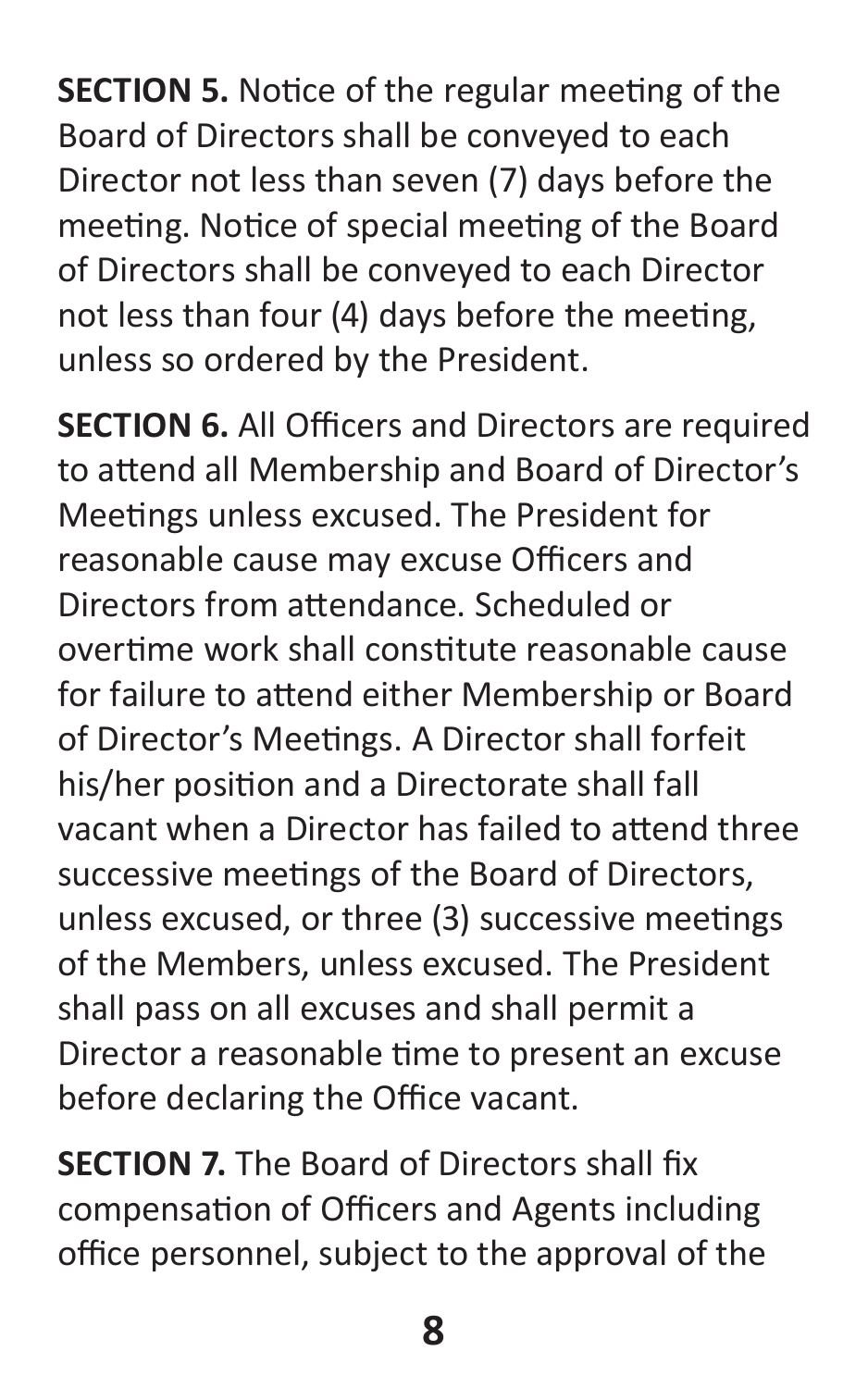Membership; shall conduct business for the corporation; shall have full power and authority to provide for quarters for business and meetings; shall have full power and authority to make investigations, to study and to negotiate with the Company in any matters for the improvement of employment; and shall remove Directors as provided herein.

**SECTION 8.** Each Director shall represent the Members in his/her area in any question pertaining to grievance, discipline, or working conditions or work loads. In any case of grievance or discipline, the Members concerned shall be present in any meeting with Management, if he/she should so desire. If any Director fails to satisfy a Member, the Member may call on the Grievance Committee to represent him. A Director can make no agreement contrary to contract.

**SECTION 9.** Any interpretation of any provision of these by-laws, which may be required, shall be made by the Board of Directors.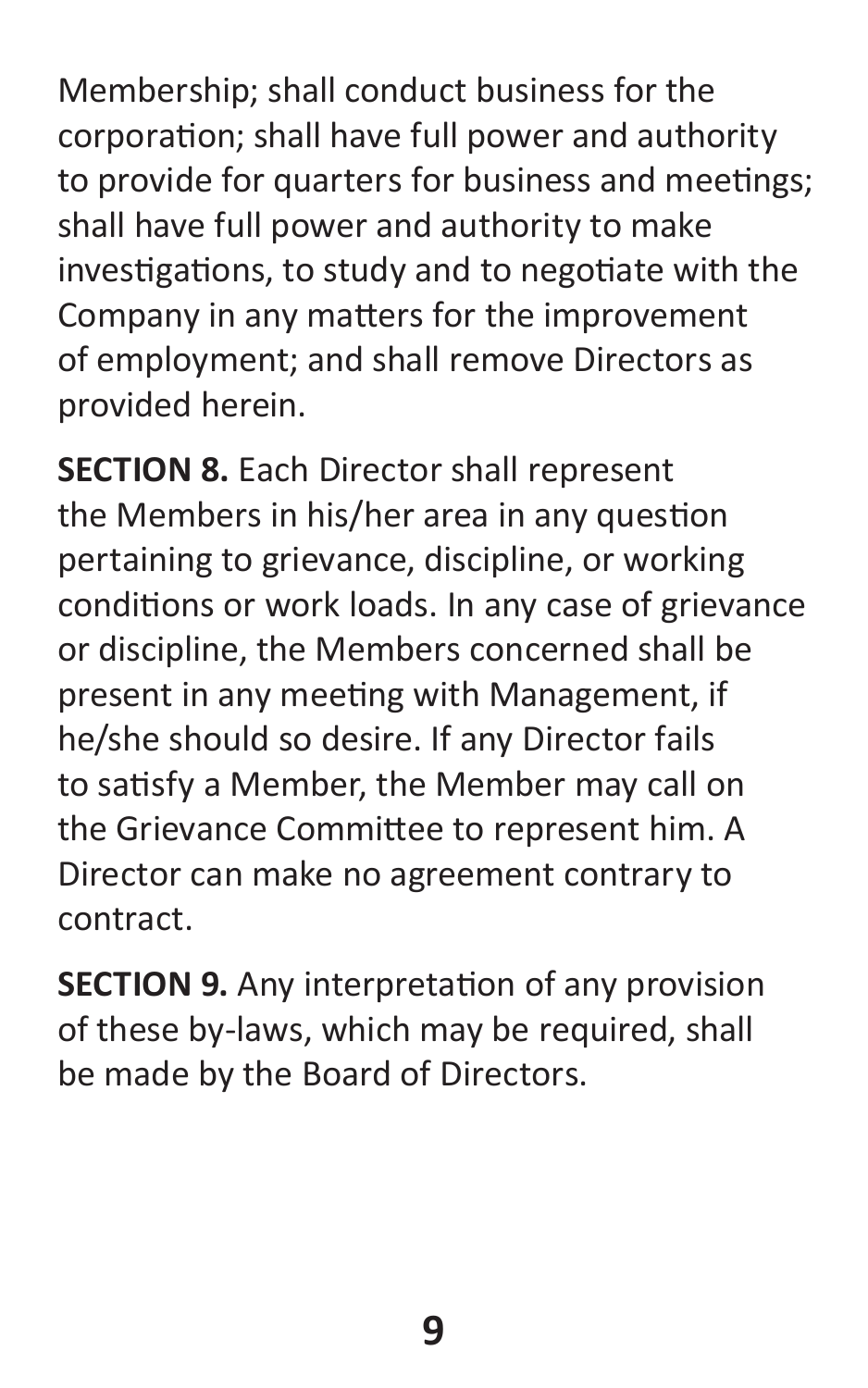## **ARTICLE IV ELECTIONS - VOTING**

**SECTION 1.** A General Election of all Officers and Directors of the Union shall be held on the second Monday of June every third year, beginning with the year "1999". The term or Office for all Officers and Directors shall be for three (3) years (to begin on the first day of July after their election). A joint meeting of the out-going and in-coming Boards will be held prior to July 1st.

**SECTION 2.** No Member in good standing shall at the same time be a candidate for or hold more than one of the Offices named in Article V, Section 1.

**SECTION 3.** The Manner of conducting Elections shall be as follows:

1. Nominations shall be open for one week. To be a candidate for Office, a Member must be in good standing for one (1) year immediately prior to the election.

2. Any eligible Member may be nominated for Office by petition signed by ten (10) Members in good standing eligible to vote for him/her for the particular office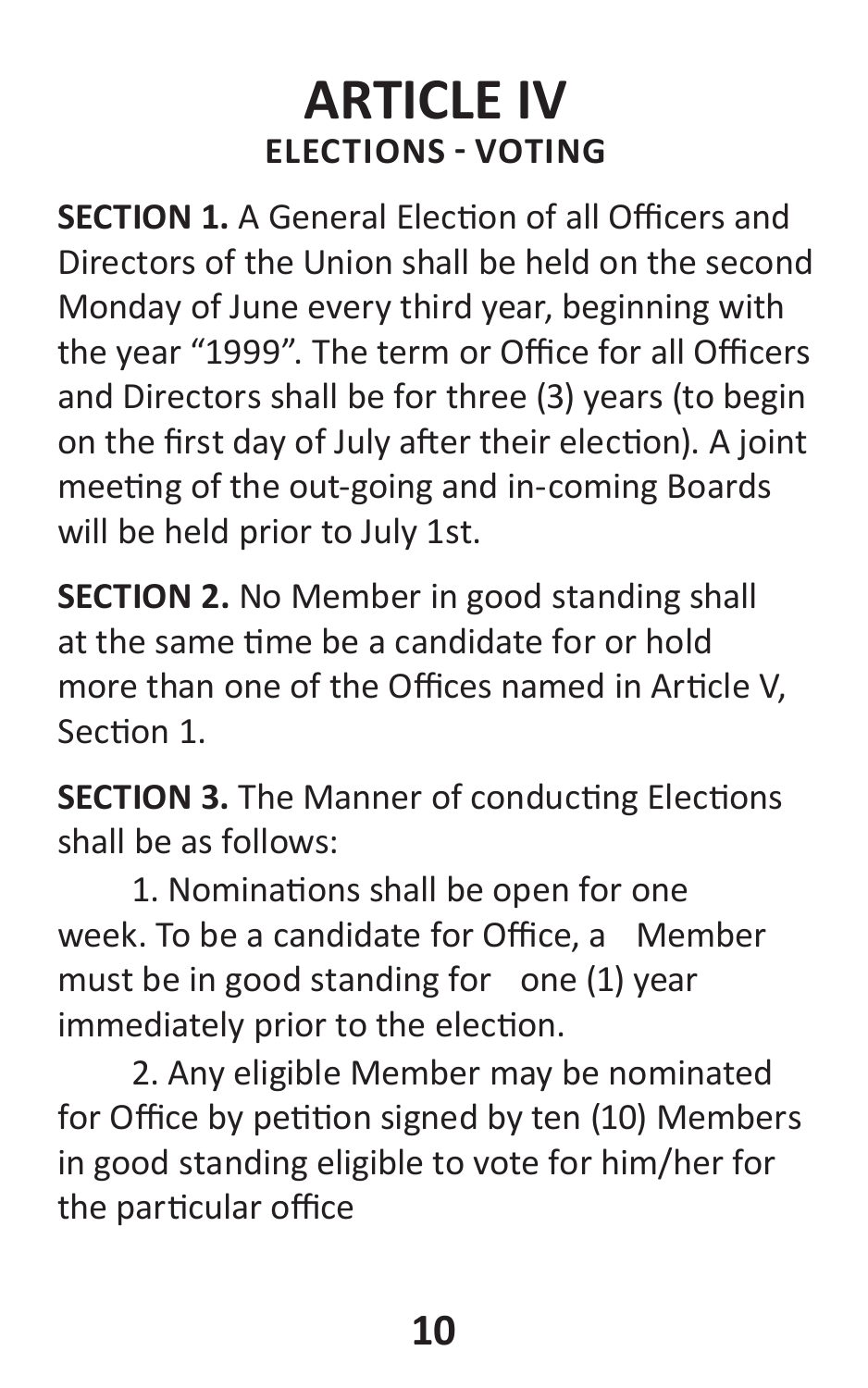3. Three (3) weeks before the date of each Election, the Election Committee shall cause posting of notices which shall state: (1) The Office or Offices to be filled; (2) Manner of nomination, quoting these by-Laws, (3) That nominations are open and when they will close; (4) Date when ballots will be mailed out and date by which they must be mailed back.

4. At least fifteen (15) days prior to the date of the Election, the Election Committee shall cause to be mailed to each eligible Member in good standing a printed ballot in such form that the vote shall be secret and that a check may be made of the validity of the ballot.

5. To be valid, votes must be postmarked before midnight on the date set for Election.

6. Three (3) days after the date of the Election, the ballots shall be inspected for validity and counted by the Election Committee, which shall report the results to the Secretary and cause the results to be posted on the bulletin boards as soon as possible, and the Secretary shall make a report thereof to the State Corporation Commission of Virginia.

7. If there should be a tie, a second election shall be conducted between the candidates that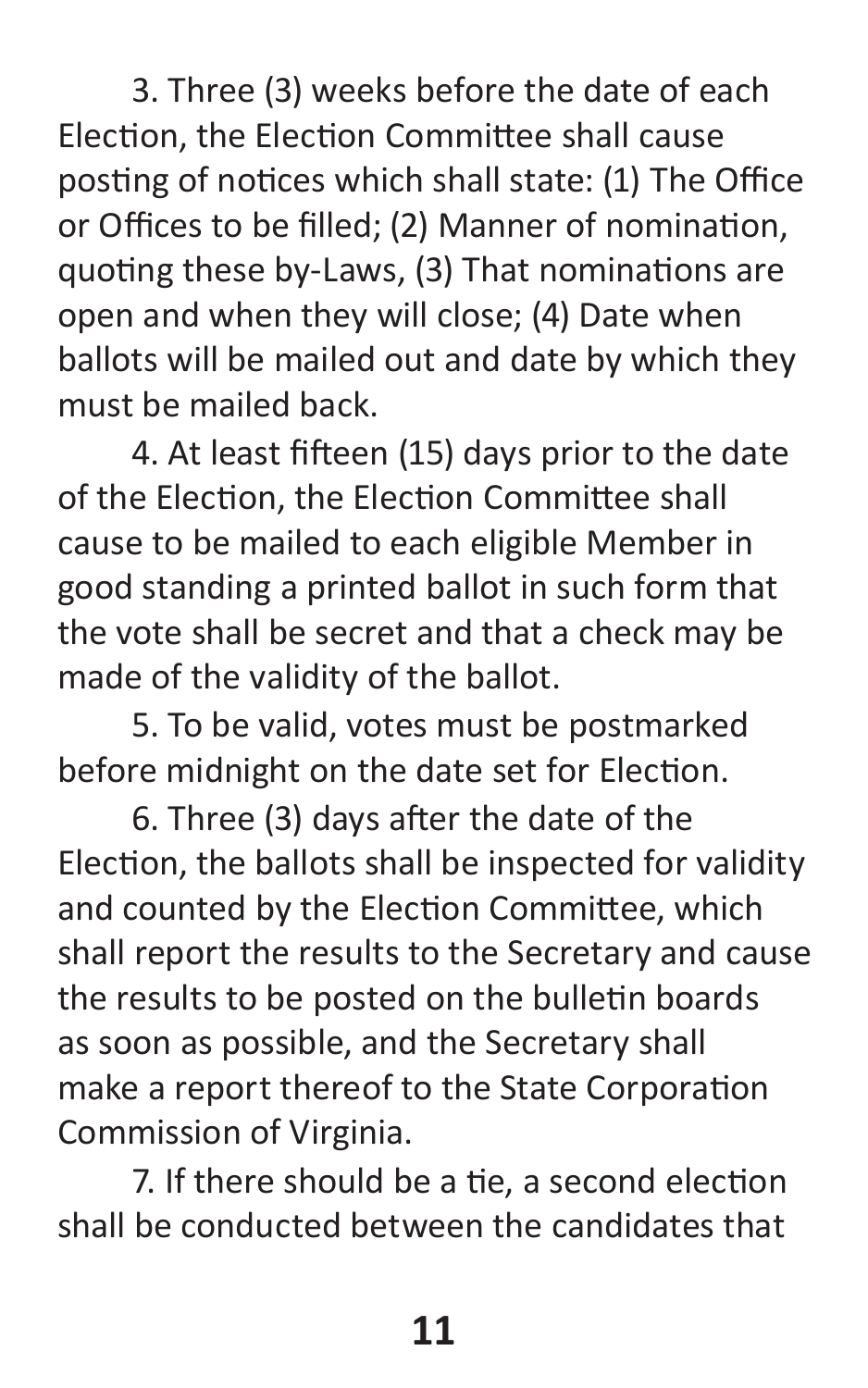tied only. If the second election should result in a tie, a candidate will be appointed by the Board.

8. After compliance with the provisions of paragraph six (6) of this SECTION 3, all ballots shall be delivered to the Secretary of the Corporation who shall preserve such ballots in a safe place for a period of at least one (1) year after the Election.

9. If a Member is terminated due to a reduction of force and has been a Member in good standing for one (1) year prior to termination, the Member shall be eligible to run for Office in the next general election provided the Member rejoins the Union within thirty (30) days after re-employment and has paid one (1) month's dues.

**SECTION 4.** In order for the President to authorize a strike, a vote of Members in good standing will be conducted by a secret ballet vote. A two-thrid  $(2/3)$  majority of those casting a vote during an all day vote will determine the Membership's decision with respect to this issue. The notice for the vote will be posted for thirty (30) days, which will allow the Membership to be fully apprised of the fact that such vote will be conducted.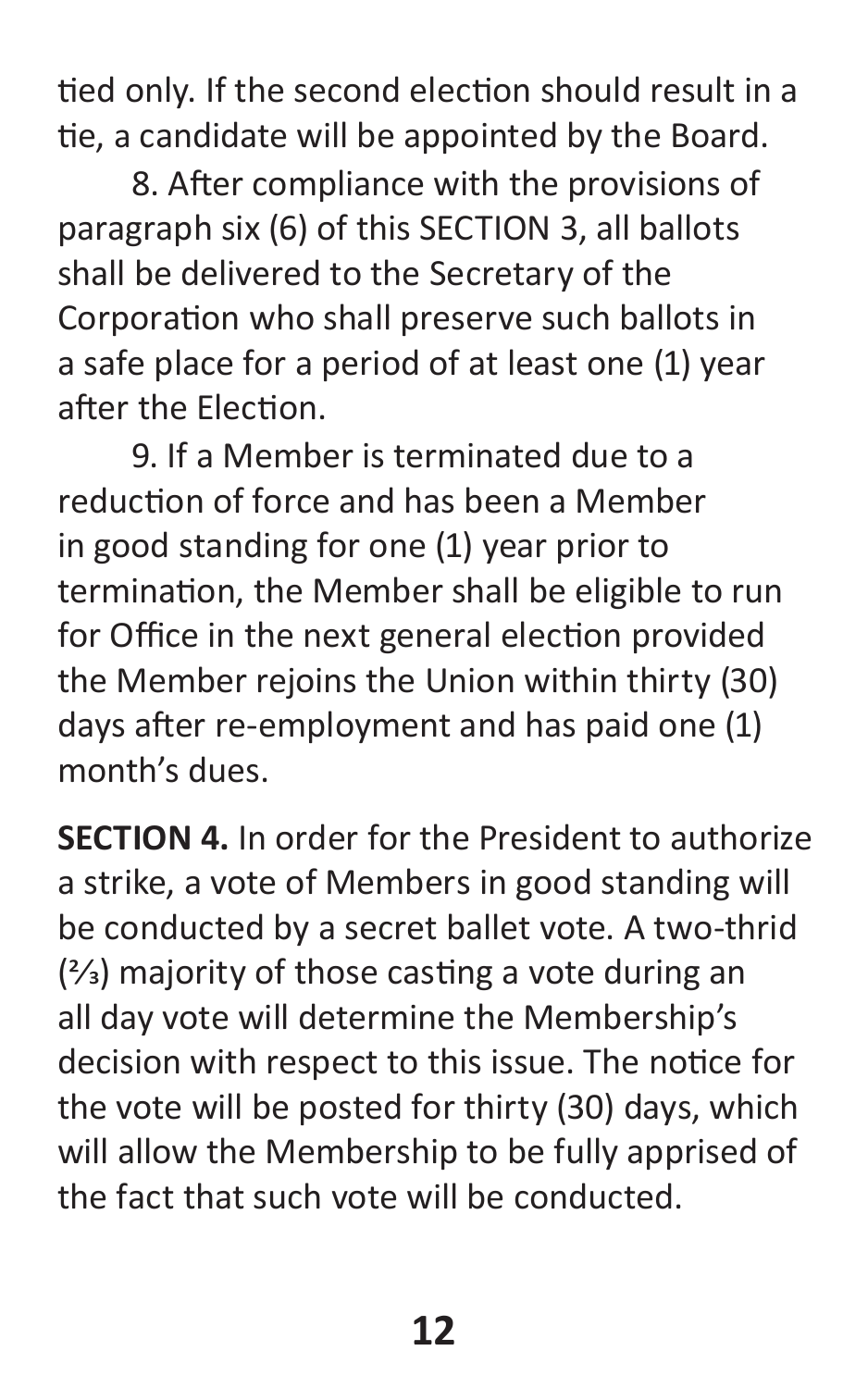**SECTION 5.** The Board can conduct voting that does not involve elections, with or without assistance from the election committee. All-day votes can be used by the Board to determine the wishes of membership in areas such as shift schedules, wages, affiliations, agreements, etc.

**SECTION 6.** Referendums shall be conducted by the Election Committee at the order of the Board of Directors. Voting shall be by secret mailed ballot. The matter to be voted on shall be posted on all Union bulletin boards when ballots are mailed out. If the matter to be voted on can be printed on a single sheet of paper, a copy shall be included with each ballot, using such wording as is approved by a majority of the Board of Directors. No referendum shall be conducted on any subject for which a referendum has been held within the past six (6) months.

## **ARTICLE V OFFICERS**

**SECTION 1.** The Officers of the Union shall be a *President, Vice-President, Treasurer,* and *Secretary*. Officers shall be elected by and from the Members in good standing at large.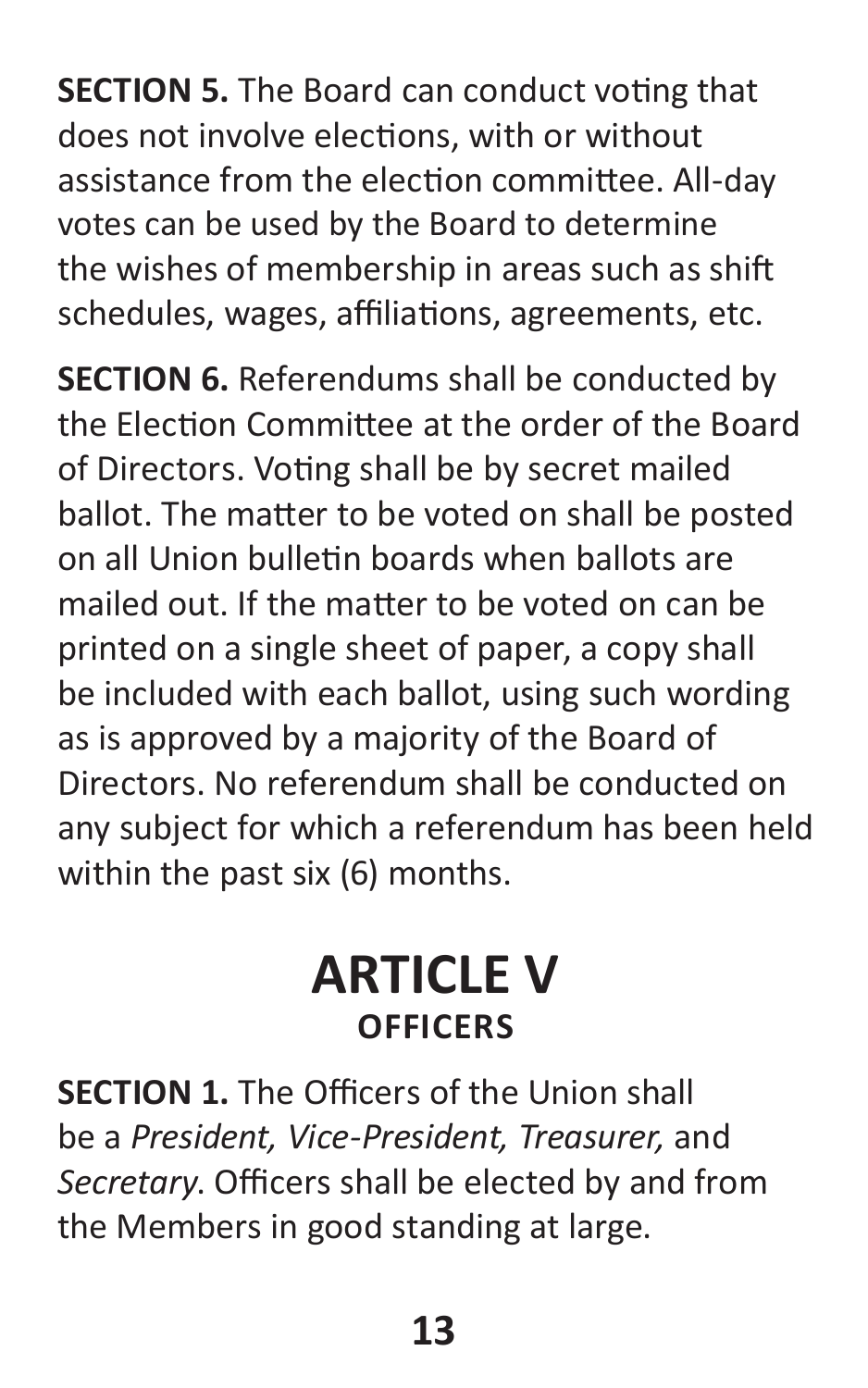**SECTION 2.** The President shall preside at all meetings of the Members and at all meetings of the Board of Directors; shall be an exofficio member of all committees; shall sign or countersign all checks; shall sign or countersign all contracts with Management when authorized to do so by the Board of Directors; shall be an Ex-Officio Member of all Committees but does not have a vote on matters considered by the Board of Directors except in the case of a tie vote; shall make reports as needed to the Directors and Members and perform all other such duties as are incident to his/her Office or properly required by the Board of Directors. The President shall be responsible for filing with Governmental authorities all necessary forms, affidavits, etc., required to permit action before the National Labor Relations Board, and he/she shall have the necessary power and authority to require signatures and necessary data from other Officers.

**SECTION 3.** The Vice-President shall attend all meetings of the Members and of the Board of Directors and shall, in the absence of the President, exercise all the President's functions. In dealings with the Employer, the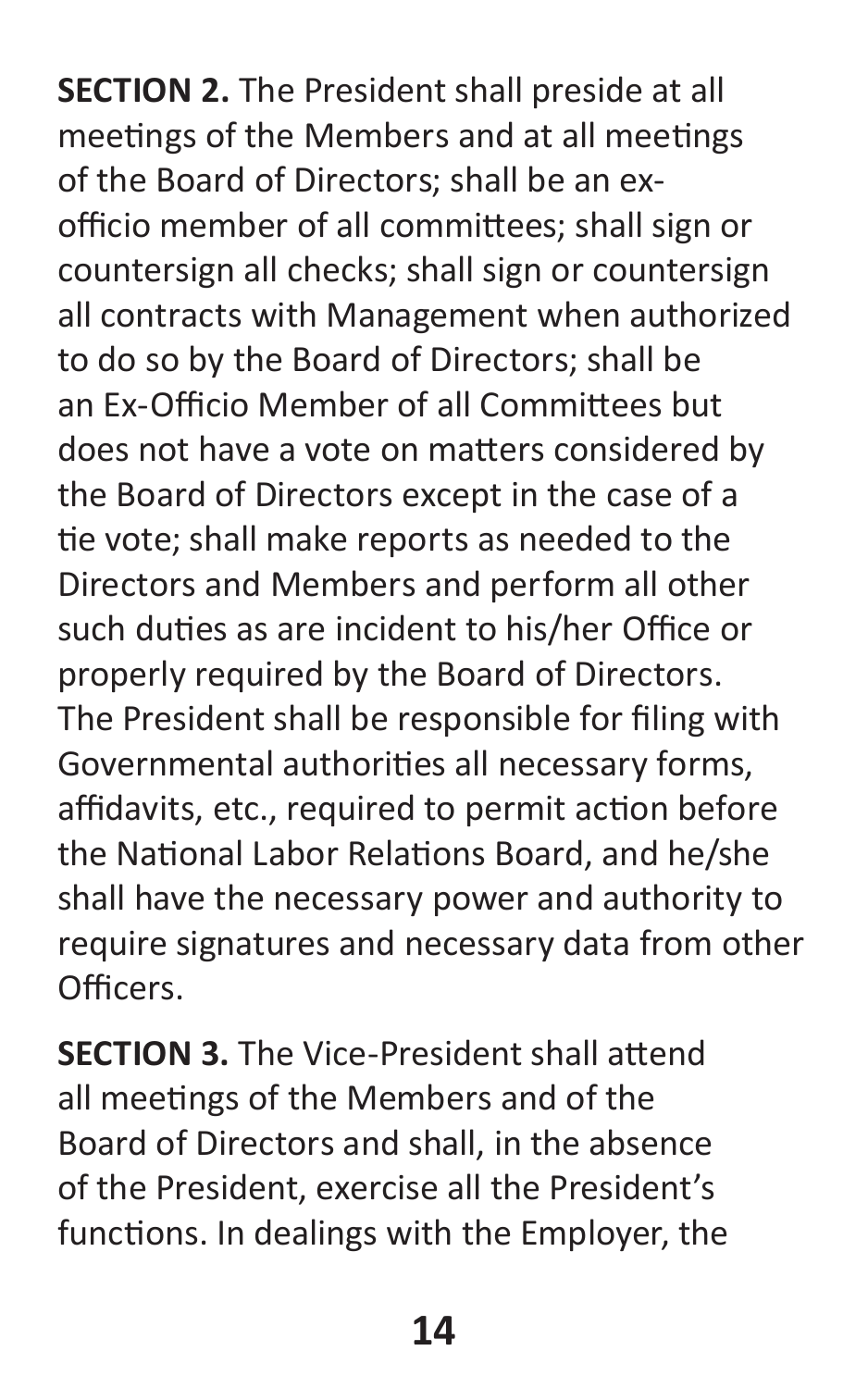Vice-President shall act for the President in the absence of the President. In the event the Office of President becomes vacant for any reason, the Vice-President shall act as President for the remainder of the unexpired term. In the event a Vice-President so elevated, vacates the Office of President for any reason, the Board of Directors shall appoint a President of their choice for the remainder of said term, provided less than onefourth  $(1/4)$  of the three (3) year term remains; otherwise, Election will be held for the President and Vice-President.

**SECTION 4.** The Secretary shall issue notices for all meetings; shall keep their minutes; shall have charge of the Seal and the Corporate records, except the Treasurer's books; shall sign or countersign such instruments with the President as shall require such signature and shall make such reports and perform such other duties as are incident to his/her Office or are properly required of him/her by the Board of Directors.

**SECTION 5.** The Treasurer shall have custody of all of the funds and securities of the Corporation, and shall deposit the same in the name of the Corporation in such bank, banks, or other insured depositories as the Board of Directors may from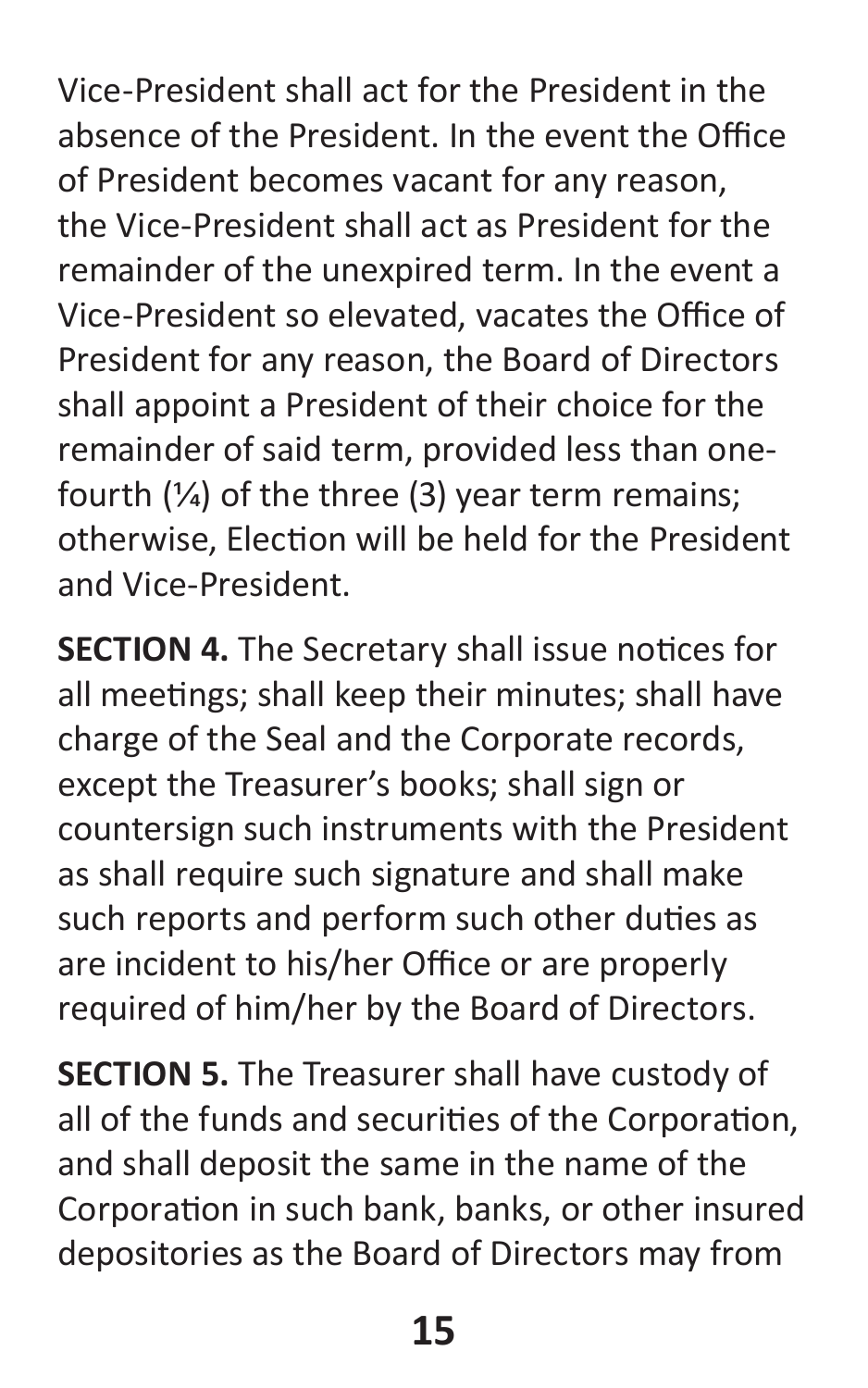time to time designate. He/she shall sign all checks, drafts, notes, and orders for payment of money, and he/she shall pay out and dispose of the same under the direction of the Board of Directors. He/she shall at all reasonable times exhibit his books and account to any Director or Member of the Corporation upon application, approved by the Board. All bills or obligations of the Union must be presented for majority approval of the Board of Directors in a Meeting. The Treasurer shall be bonded at the expense of the Union in the amount to be fixed by the Board of Directors. The Treasurer shall be authorized to accept Membership applications and resignations, with a monthly report to the Board of Directors. The Treasurer shall make a monthly report to the Members and to the Board of Directors on the Union's financial status and expenditures; (listing rents, salaries, office supplies and expense, florists, cost of any special project, Election, attorney fees, extra time lost time and mileage allowances paid to Directors or Officers in the course of their duties, Social Security taxes, etc.). The Treasurer's books shall be audited by a Certified Public Accountant at the end of each fiscal year (which shall coincide with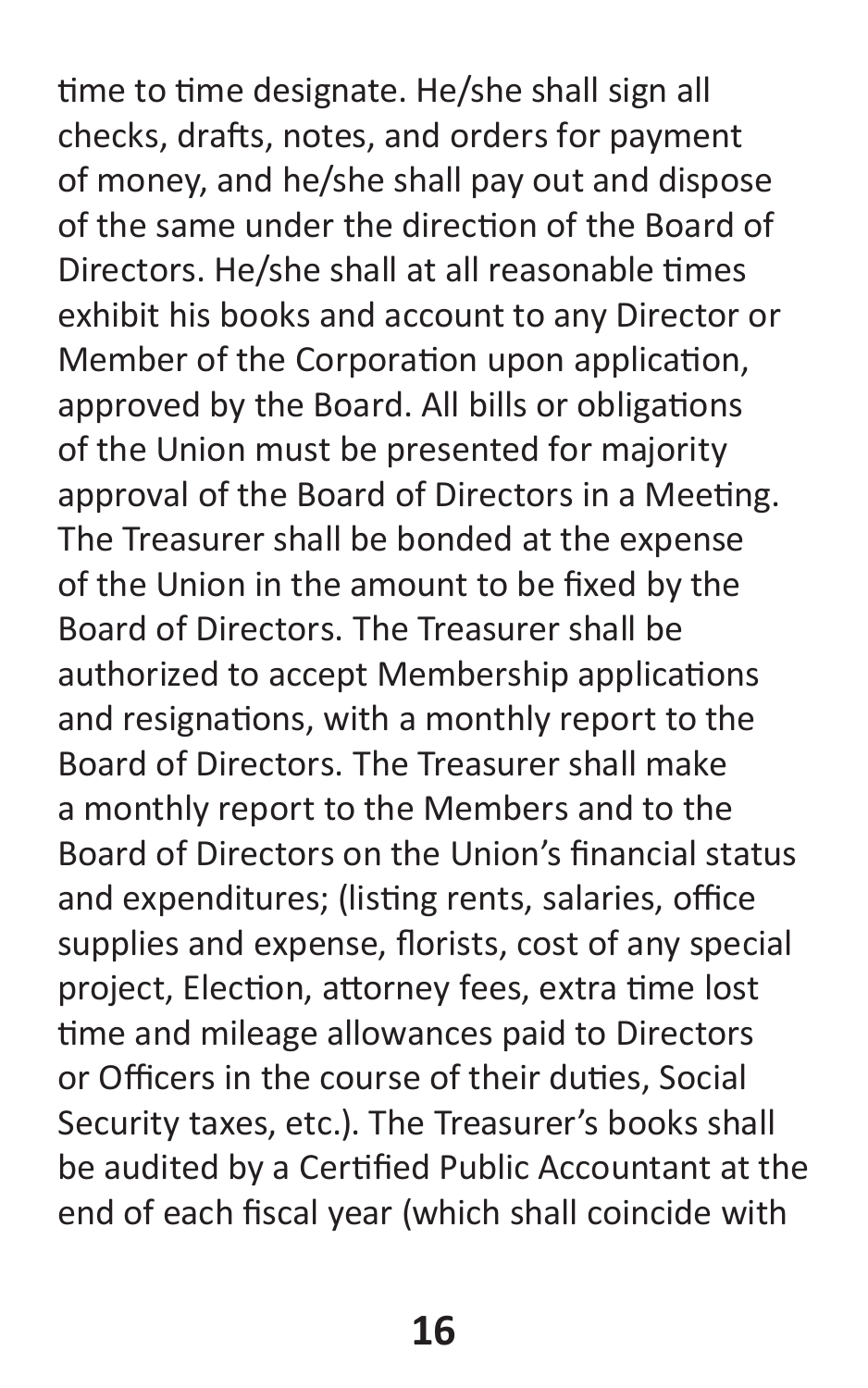the term of Office).

**SECTION 6.** The Parliamentarian shall be elected from the Board of Directors. He/she shall make procedural rulings to the Board of Directors during meetings of the Board of Directors and membership based on parliamentary procedure using the by-laws and Robert's Rules of Order.

**SECTION 7** The chain of command for the Union shall be:

- 1. President
- 2. Vice-President
- 3. Treasurer
- 4. Secretary
- 5. Chairman of Executive Committee
- 6. Chairman of Grievance Committee
- 7. Vice-Chair of Executive Committee

8. Vice-Chair of Grievance Committee They shall relieve the President accordingly in his/ her absence

### **ARTICLE VI SEAL**

**SECTION 1.** The Corporate Seal of the Corporation shall consist or two concentric circles between which is the name of the Corporation and in the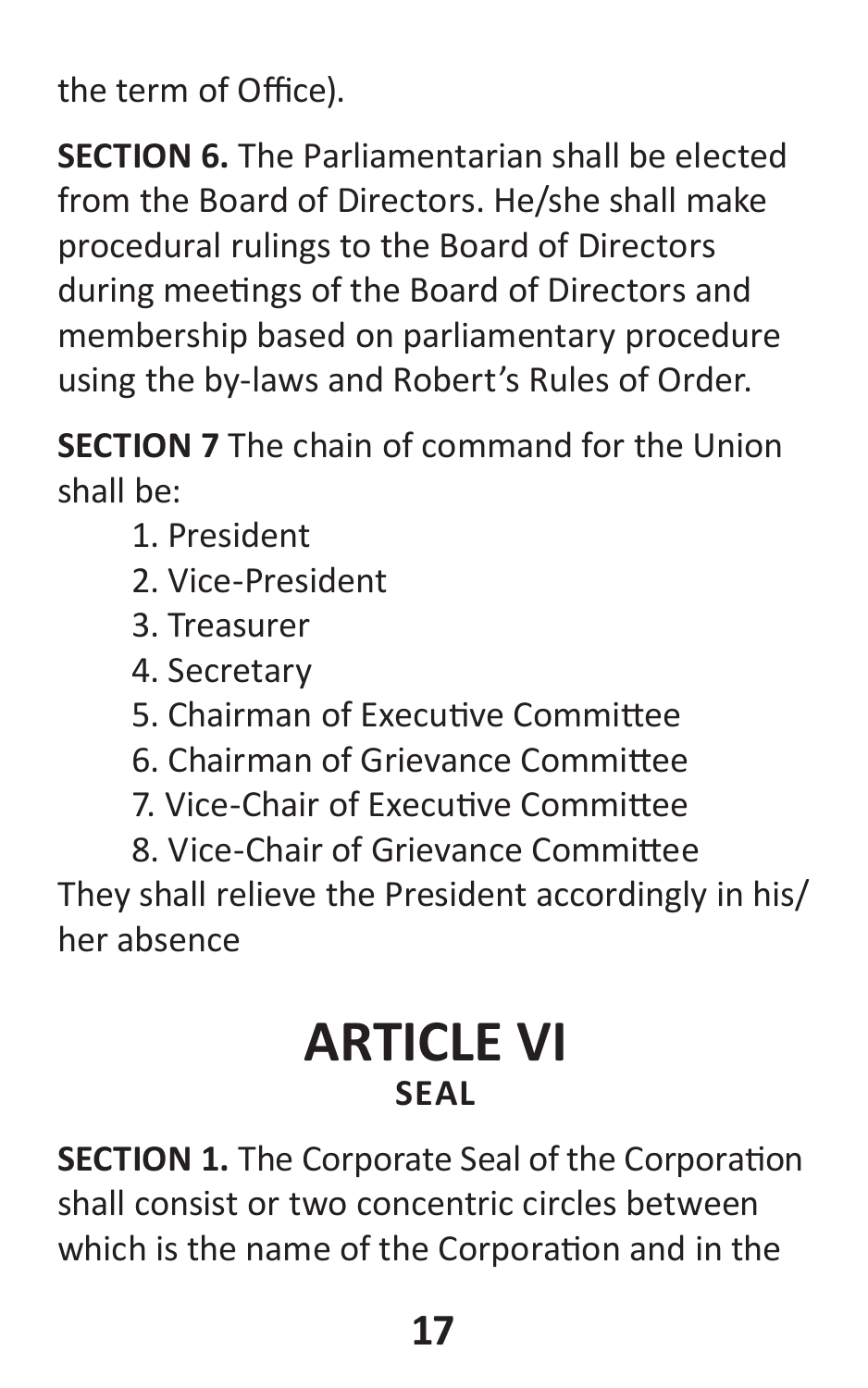center shall be inscribed the word "A.R.W.I."

#### **ARTICLE VII RIGHTS TO VOTE**

**SECTION 1.** Any member in good standing shall have the right to vote in any election or referendum. Voting on contractual issues shall be restricted to members in good standing covered by said contract. That is, Clerical, Technical, and Office (CT&O) employees shall vote on contractual issues relating to their contract. Production and Maintenance (P&M) employees shall vote on contractual issues relating to their contract. (Good standing shall be determined by *ARTICLE I, Section 4 of these by-laws*.) **SECTION 2.** Members in good standing shall have the right to vote in any Membership Meeting and have the right to be canvassed on any matters relating to their specific Craft, Area, and/or Shift.

# **ARTICLE VIII COMMITTEES**

**SECTION 1.** The Board of Directors shall elect an Executive Committee consisting of not less than five (5) or more than seven (7) of its Members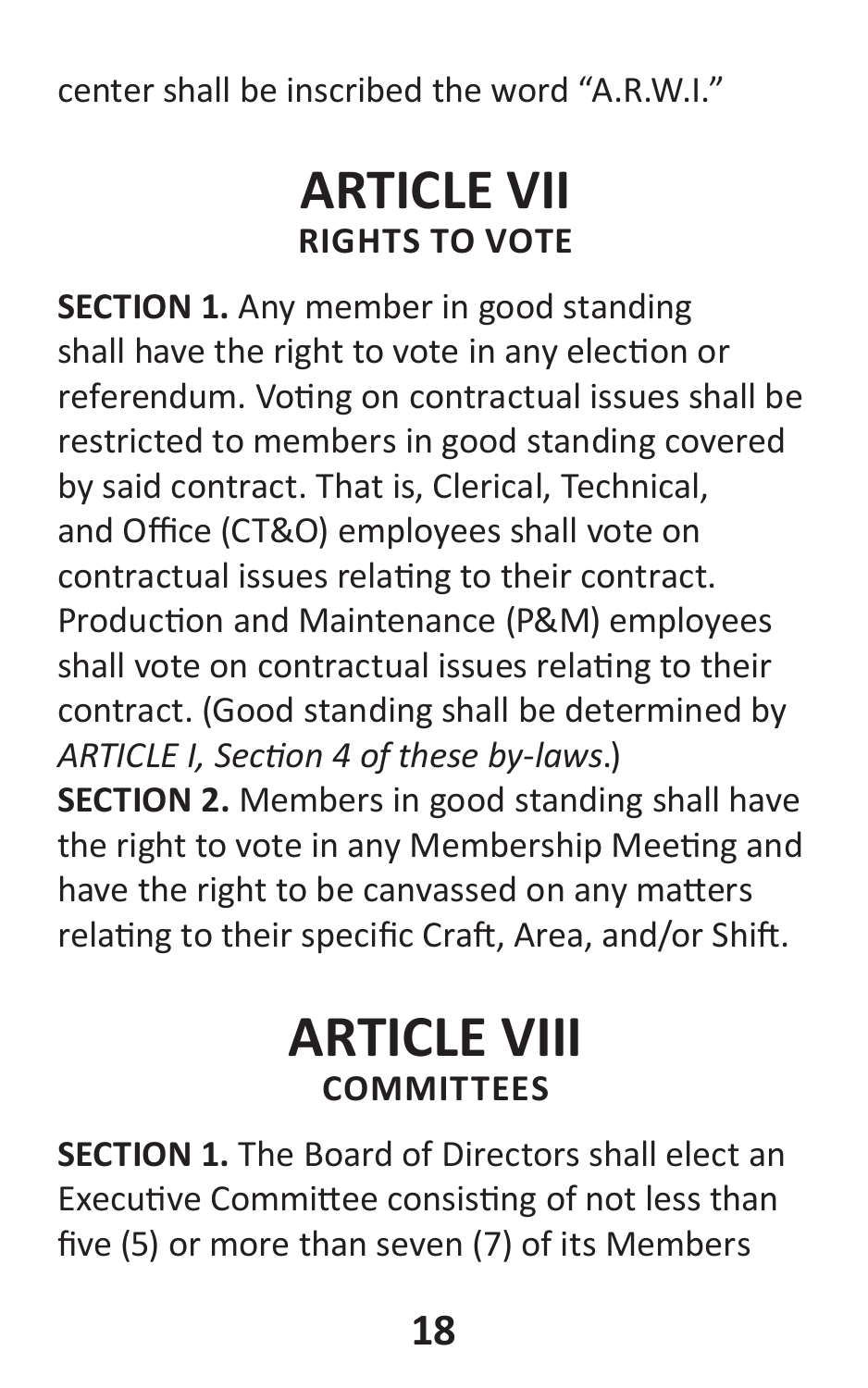or Officers. The Chairman of the P&M Contract Committee and the Chairman of the CT&O Contract Committee shall automatically be a member of the Executive Committee and be voting members of the Executive Committee. Those on the Executive Committee shall serve one (1) year or at the pleasure of the Board of Directors. This Committee shall deal with the Company in matters for the improvement of working conditions, general betterment of the conditions of employment, employee movement on the plant and all site policies.

**SECTION 2.** The Board of Directors shall elect a Grievance Committee consisting of not less than three (3) or more than five (5) of its Members or Officers. Said Committee to serve one (1) year or pleasure of the Board of Directors. The Committee shall deal directly with the Company on any grievance presented it in writing by any Director or by any Member. The Director of the Area wherein the Grievance arises shall be an Ex-Officio Member of the Grievance Committee for that grievance.

**SECTION 3.** There shall be a Contract Committee for the Clerical, Technical and Office (CT&O) group consisting of not less than five (5) Members. A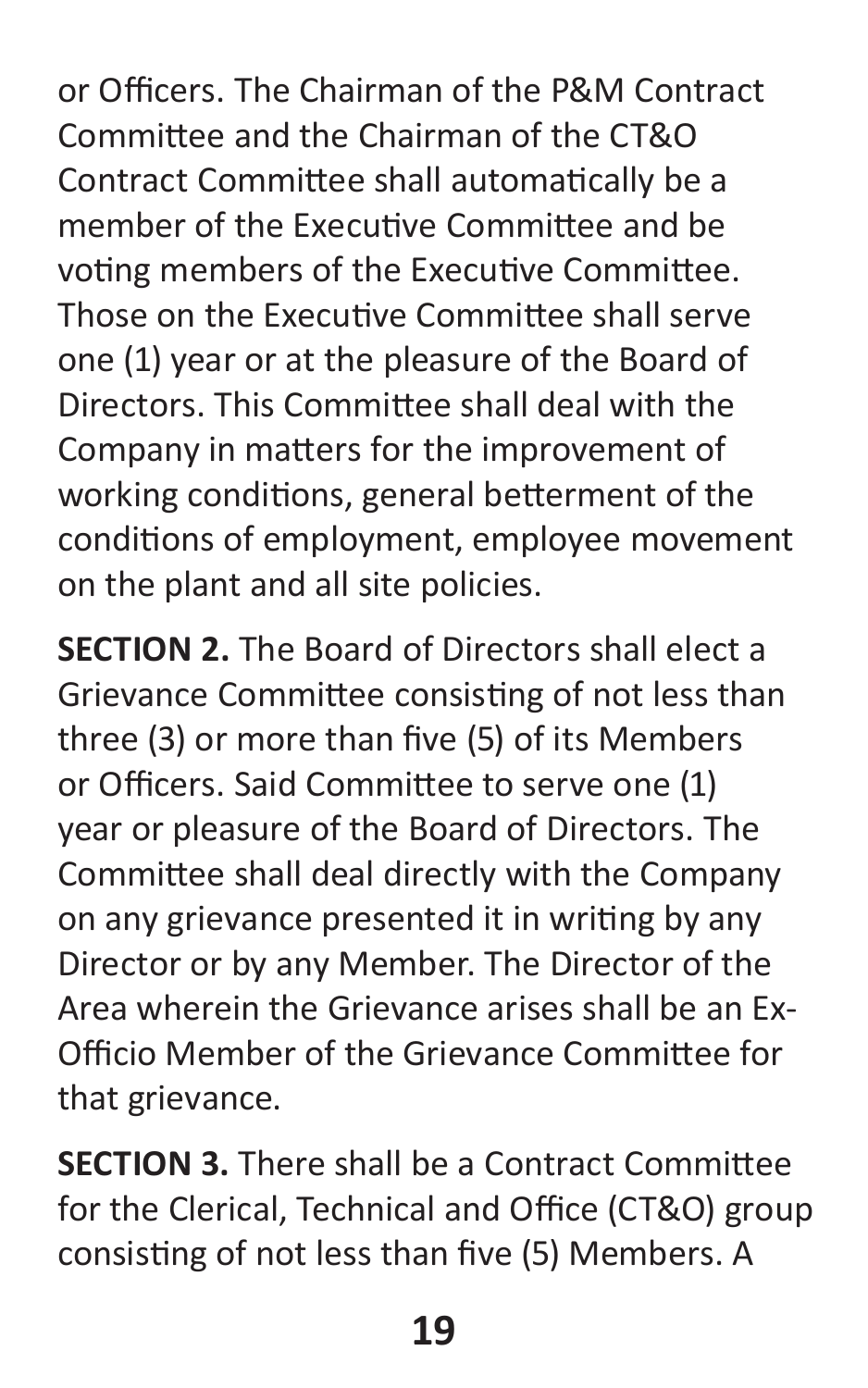maximum of three (3) or a minimum of two (2) shall be elected from the Board of Directors which number, whether three (3) or two (2), shall be determined by the Board of Directors. A maximum of three (3) or a minimum of two (2) shall be elected from the Members at a Membership Meeting. These two (2) or three (3) elected from the floor at the Membership Meeting shall be restricted to Clerical, Technical and Office (CT&O) Members only. The Chairman of the CT&O Contract Committee shall automatically be placed on the Executive Committee and be a voting member of the Executive Committee. There shall be a Contract Committee for the Production and Maintenance (P&M) group consisting of not less than five (5) Members. Of these members, two (2) shall be elected from the floor at the Membership Meeting. Membership on the Production and Maintenance (P&M) Contract Committee shall be restricted to Members of the Production and Maintenance group only. Members elected to these Committees must have been a Member in good standing for at least one (1) year immediately prior to such election. It shall be the duty of these Committees to prepare and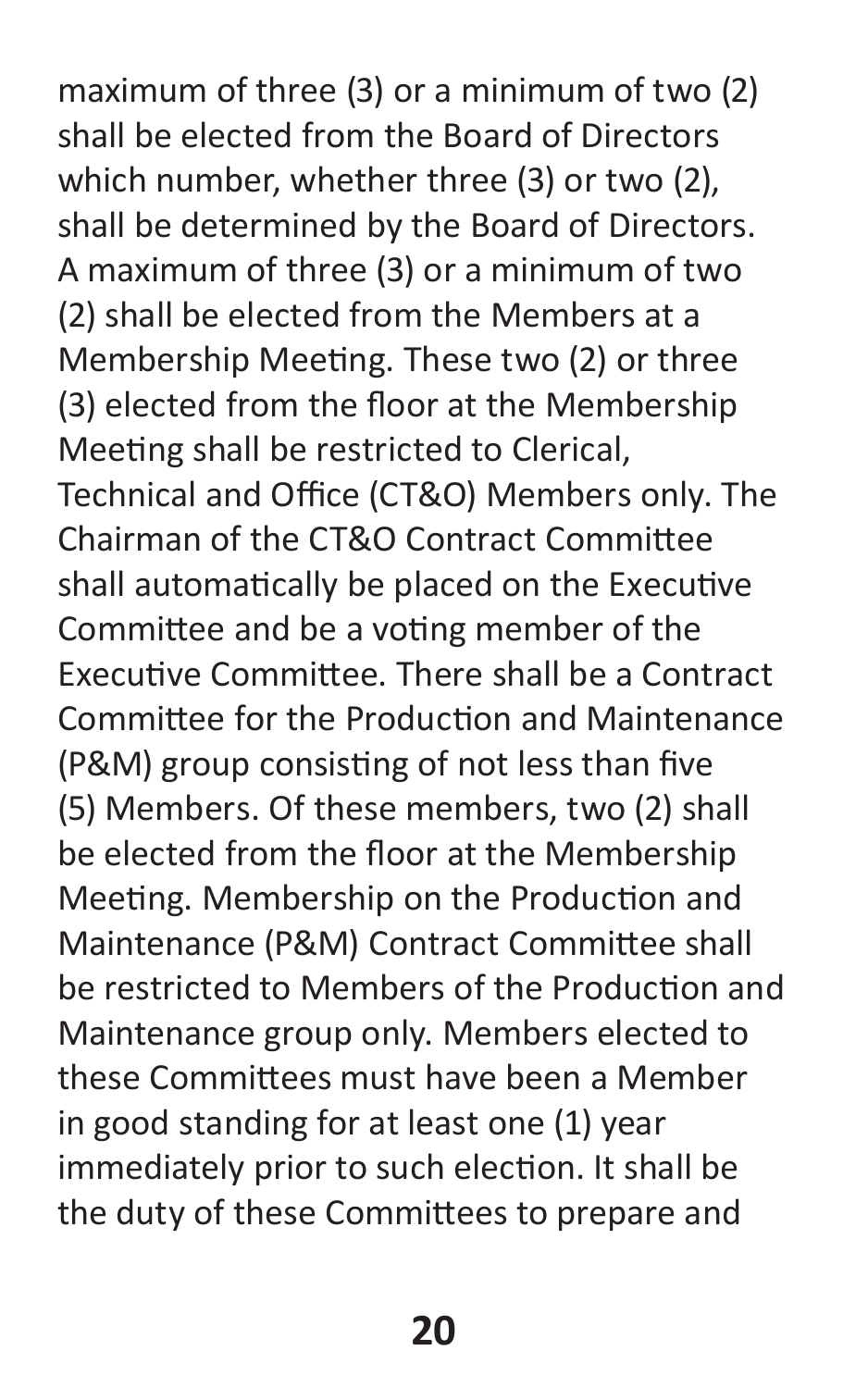negotiate Contracts with the Company, subject to the approval of the Board of Directors and the Members in good standing and to prepare and negotiate the increase of wages, subject to the approval of the Board of Directors. Regular meetings of these Committees shall be held at a time and place convenient to the Committees for the purpose of making reports on studies in connection with future contracts and wage increases. The Chairman of the P&M Contract Committee shall automatically be placed on the Executive Committee and be a voting member of the Executive Committee.

**SECTION 4.** There shall be an Election Committee of not less than three (3) nor more than five (5) Members who shall not be Officers or Directors. A member of the Election Committee cannot participate in any election that he/ she is a candidate for office. The Committee shall be appointed by the Board of Directors at the beginning of each fiscal year and shall serve at its pleasure, and its duties shall be to conduct Elections and Referendums in the manner outlined in these By-Laws. Members elected to this Committee must be Members in good standing for not less than one (1)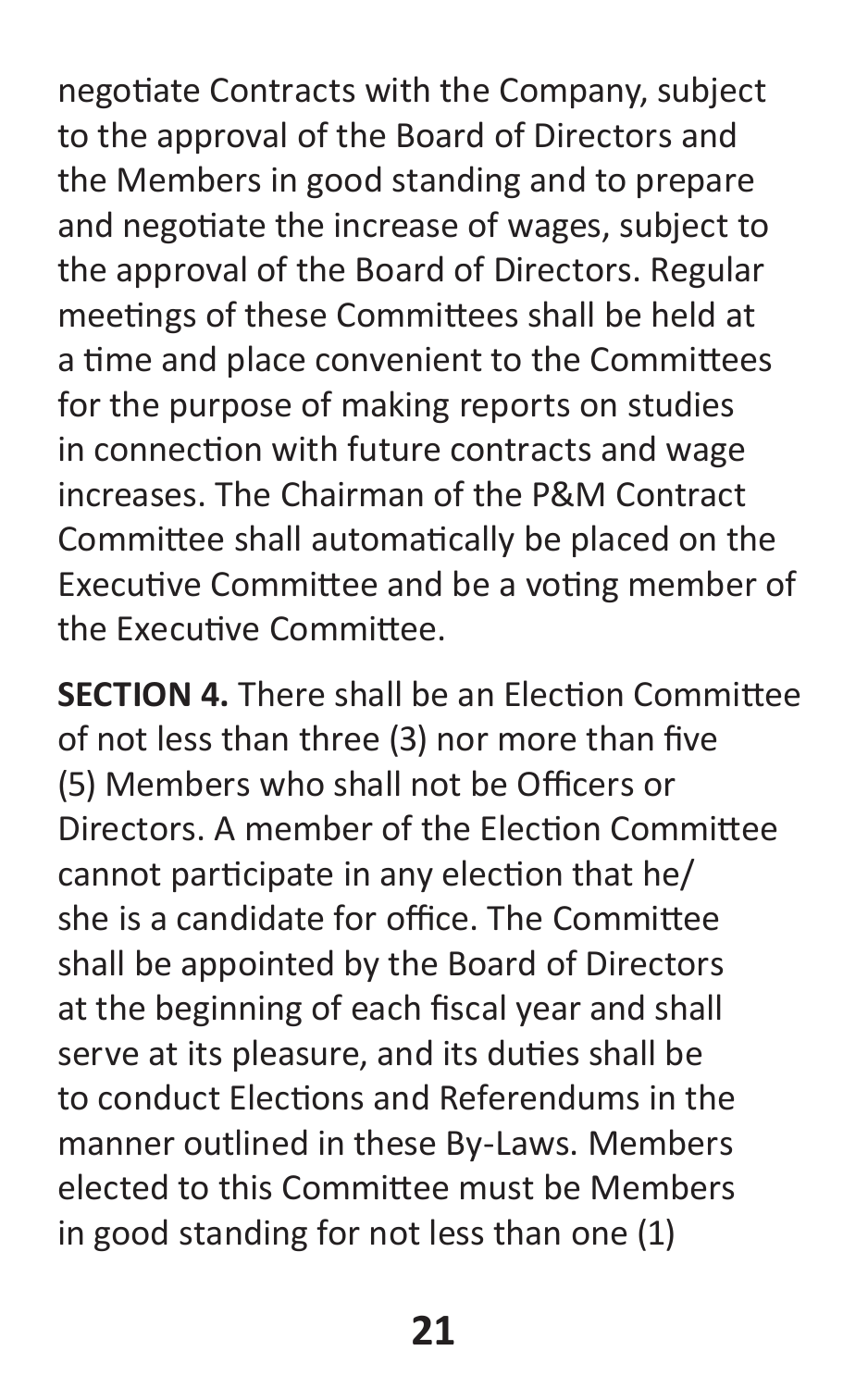year immediately prior to the date of their appointment. The Committee shall make a signed report to the Secretary and to the Membership on each Election, or Referendum, showing the number of ballots mailed, number of ballots returned, number of ballots for each candidate or Referendum item, statement of elected candidates or Referendum results and shall submit all bills for approval. Election or Referendum results shall be included in the minutes for the Membership Meeting in which the report is made.

**SECTION 5.** There shall be a By-Laws Committee consisting of not less than five (5) members. The Board of Directors shall elect three (3) and not less than two (2) shall be elected from the Members in good standing at a membership meeting. Duties of the By-Laws Committee shall be to make recommendations to the Board of Directors, in writing, of changes to be made in the By-Laws. Before any changes can be made, a twothirds (2/3) majority of the Board of Directors must approve it. If the change is approved, it shall be submitted to Membership in the form of a Referendum.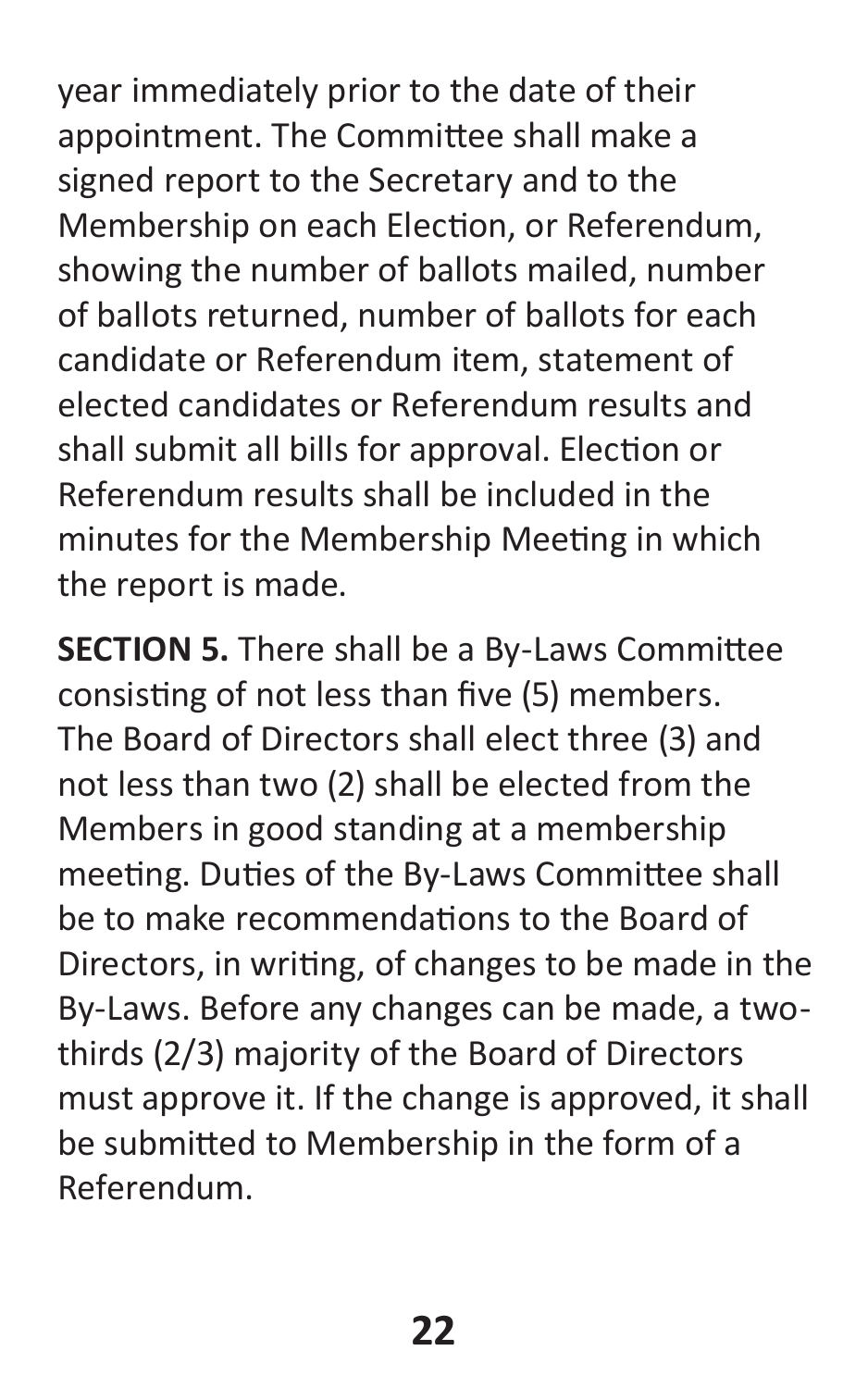# **ARTICLE IX AMENDMENTS**

**SECTION 1.** Any proposed amendments to these By-Laws must be submitted to the Board of Directors in writing. The Board of Directors may approve the Amendment, in which case it shall be submitted to the Members in good standing in a Referendum. If the Board of Directors disapproves of an Amendment, it must be presented to the Members in a meeting. If the Members, in two (2) successive meetings, approve the Amendment it shall be submitted to a vote of the Members in good standing in a Referendum.

**SECTION 2.** Referendums on Amendments to these By-Laws shall be held in conjunction with a General Election, if possible, and in no case shall there be more than one (1) Referendum on Amendments every six (6) months. Six (6) months will start from the date votes are counted.

**SECTION 3.** The Amendments shall be adopted if the majority of the votes cast in the Referendum conducted as outlined in *ARTICLE IV* favors such adoption; provided however, that no Referendum shall be conducted on any Amendment for which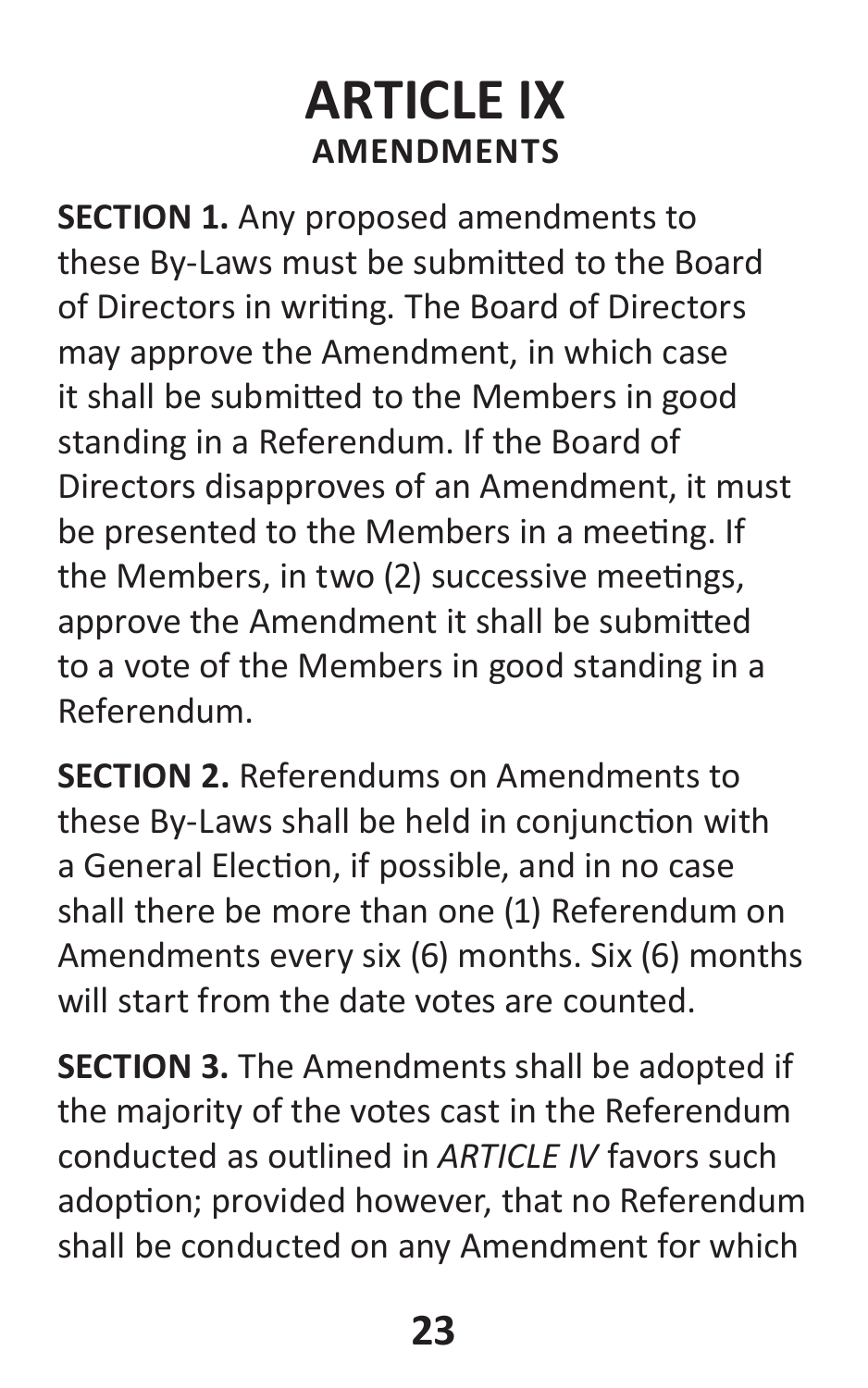a Referendum has been held within the past six (6) months.

**SECTION 4.** Any interpretation of these by-laws will be made by the Board of Directors. The Board of Directors may seek the advice and counsel of an attorney in deciding such appropriate interpretation.

#### **ARTICLE X ATTORNEY**

**SECTION 1.** The Board of Directors shall arrange for the services of an Attorney, or Attorneys, for such sum, or sums, as may from time to time be necessary.

# **ARTICLE XI SENIORITY**

**SECTION 1.** Changes in seniority provisions of the Contract must be approved by the Board of Directors. The Members in good standing of the Corporation must approve a certified copy of the motion or resolution approving such changes before an agreement can be concluded with E.I. Dupont de Nemours and Company, Inc. or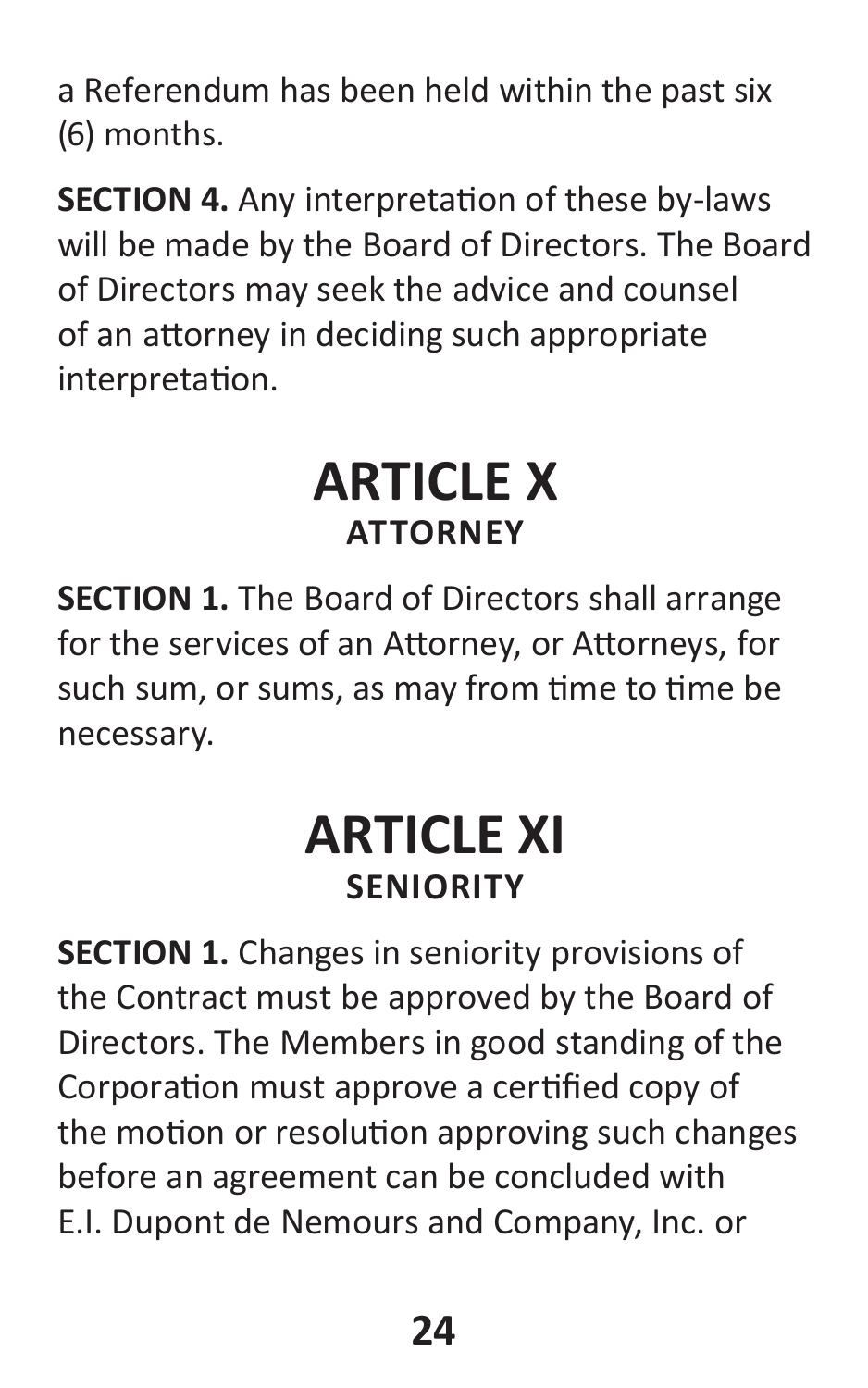successor company or companies.

#### **ARTICLE XII CONTRACTS**

**SECTION 1.** Any collective bargaining contracts between Ampthill Rayon Workers, Inc. and E.I. DuPont de Nemours and Company, Inc., or successor company or companies, in which ARWI is a party, must, after approval by the Board of Directors, be approved by the Members in good standing by a secret ballot vote before signing. In the event the Board of Directors shall approve such contract, special Membership Meetings shall be called to discuss the proposed contract. The time and place of such Meetings must be arranged to accommodate the entire Membership, and the majority of those voting in the Meetings shall determine the issue. In the event of no Quorum, the Board of Directors are authorized to approve such contract as final.

#### **ARTICLE XIII STEWARDS**

**SECTION 1.** All Stewards elected or appointed by and from their Craft, Area and/or Shift must be a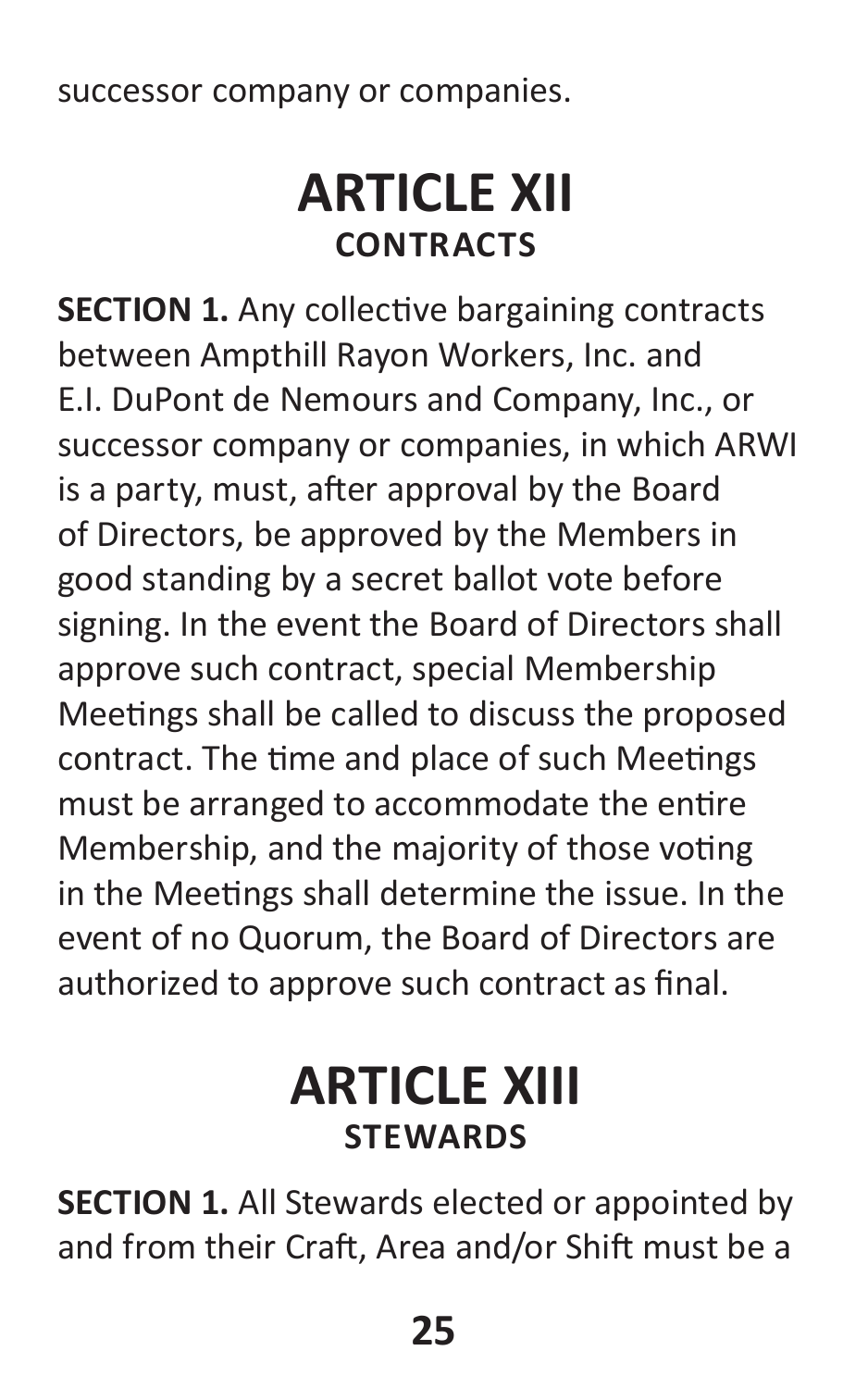Member in good standing.

**SECTION 2.** The Members in good standing of each Craft Area, and/or shift may elect Stewards to serve as its Director's Assistants in a number to be determined under the terms of the contract. The Stewards so elected shall have such power and serve such terms as determined by the Board of Directors, and shall have such other duties as may properly be required of them by the Craft or Area Director. In case the Members of any Craft or Area fail to elect Stewards within fourteen (14) days after the election of the Director for that Craft or Area, then the Director may appoint such Stewards.

**SECTION 3.** A Steward will be removed from such position (A) upon submission to the Board of Directors of a petition of valid evidence stating the cause of such petition for consideration of removal, signed by more than one-half  $(\frac{1}{2})$  of the Members in good standing of the Area, Craft and/or shift involved, or (B) when such Steward is unable or unwilling to cooperate with the Area Director, in either event the Board must vote in favor for such removal to occur. The Steward may submit a letter of defense if he/she so desires. Any Steward so removed shall not serve again as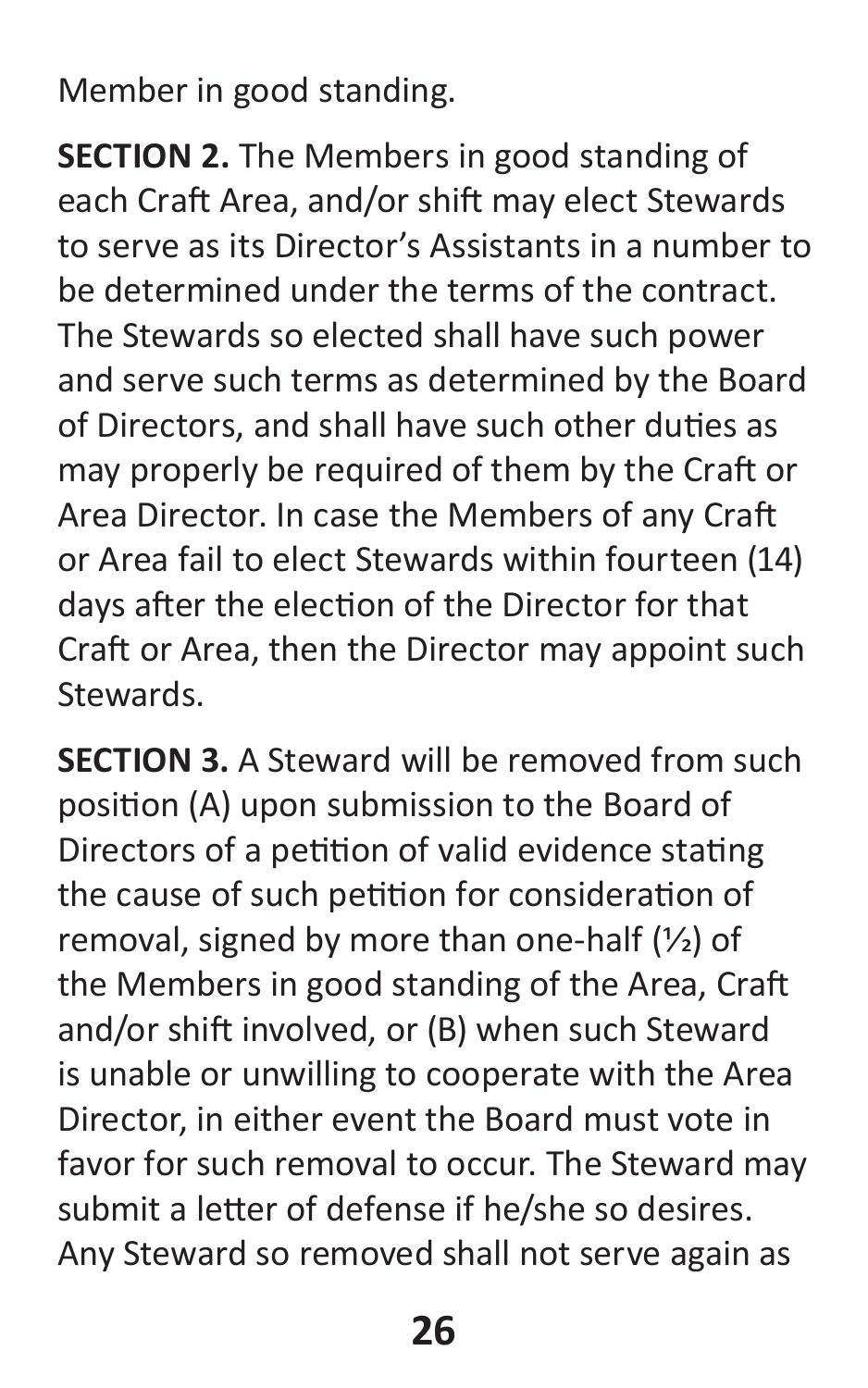Steward during the remainder of the term of the then incumbent Director.

# **ARTICLE XIV EXPULSIONS AND REMOVALS**

**SECTION 1.** The Members in good standing in his/ her Craft or Area may remove any Director from Office by these methods.

A. Submission of a petition which is directed to the Board of Directors and filed with the Secretary requesting a referendum on removal and signed by fifty-one percent (51%) of the Members in good standing in the Crafts or Areas the Director represents requires the conducting of a referendum on said removal. An affirmative vote on the referendum will mean automatic removal. The Board of Directors prior to ordering a referendum shall verify the petition.

B. A petition requesting removal of a Director from Crafts or Areas signed by two-thirds  $(2/3)$  of the Members in good standing submitted to the Board of Directors and filed with the Secretary. After receiving such a petition, the Director shall be removed. The Board of Directors must verify the petition.

Any Director so removed from office may not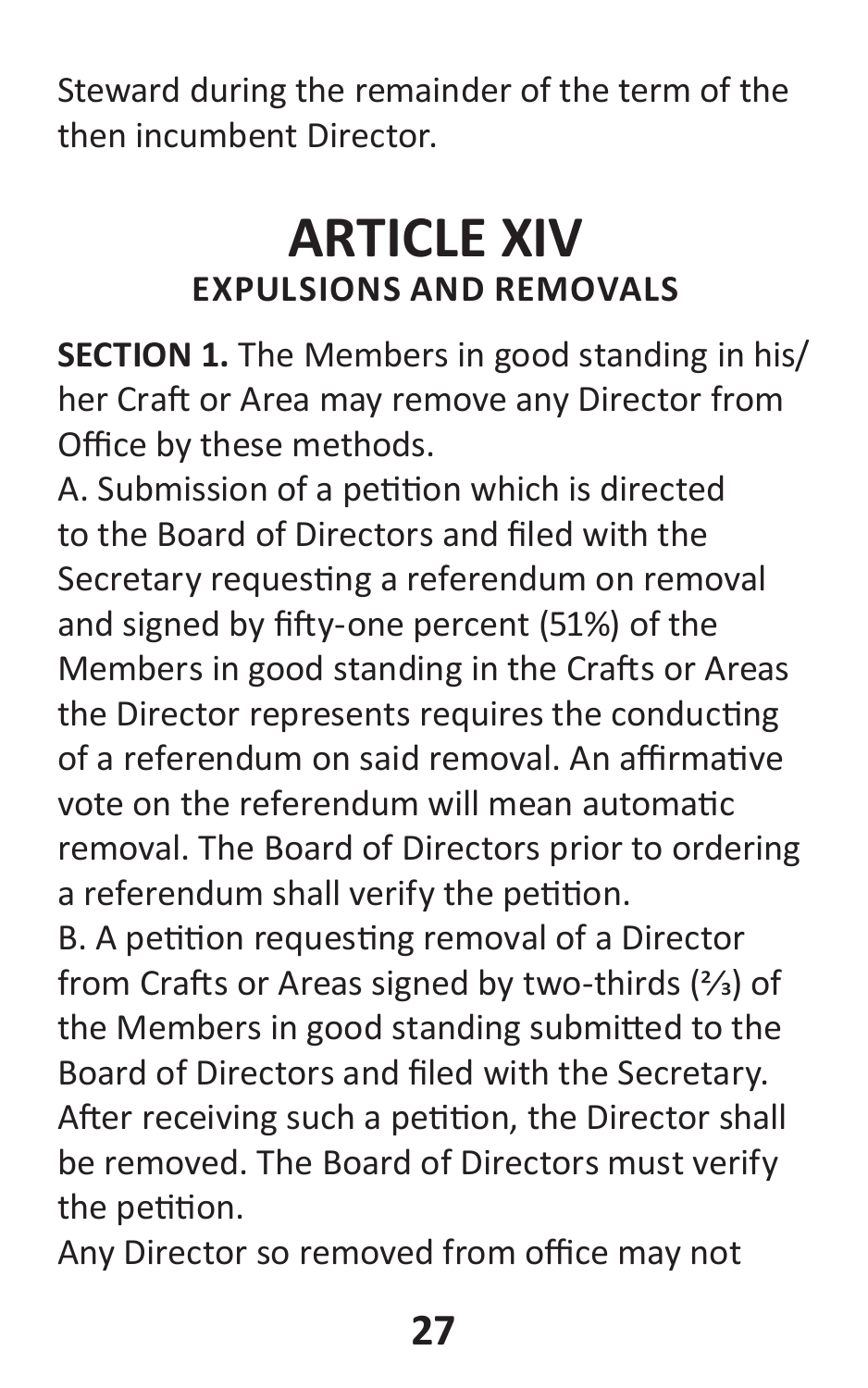run for the same position until the next general election after the removal.

**SECTION 2.** In the case of a removal of an officer, the Board of Directors shall recommend to the Members his/her removal. Such recommendation shall then be presented to the membership for approval or disapproval by referendum. In the case of an expulsion of a member from the union, the Board of Directors shall recommend to the Members in a meeting his/her expulsion. Before recommending removal of an officer or expulsion of a member, the Board must first find such removal or expulsion justified after a hearing to be conducted as follows:

1. Specific charges of questionable conduct (in the case of a Member), or (in the case of any Officer or Director) failure to carry out the duties of his Office, or active support of another Union that is not approved by the Board, shall be made in writing and presented to the Secretary of the Union. Charges may be presented by any Member in good standing as defined by these By-Laws.

2. The Secretary shall lay the charges before the Board of Directors at the next Meeting of the Board.

3. The Board shall decide on the desirability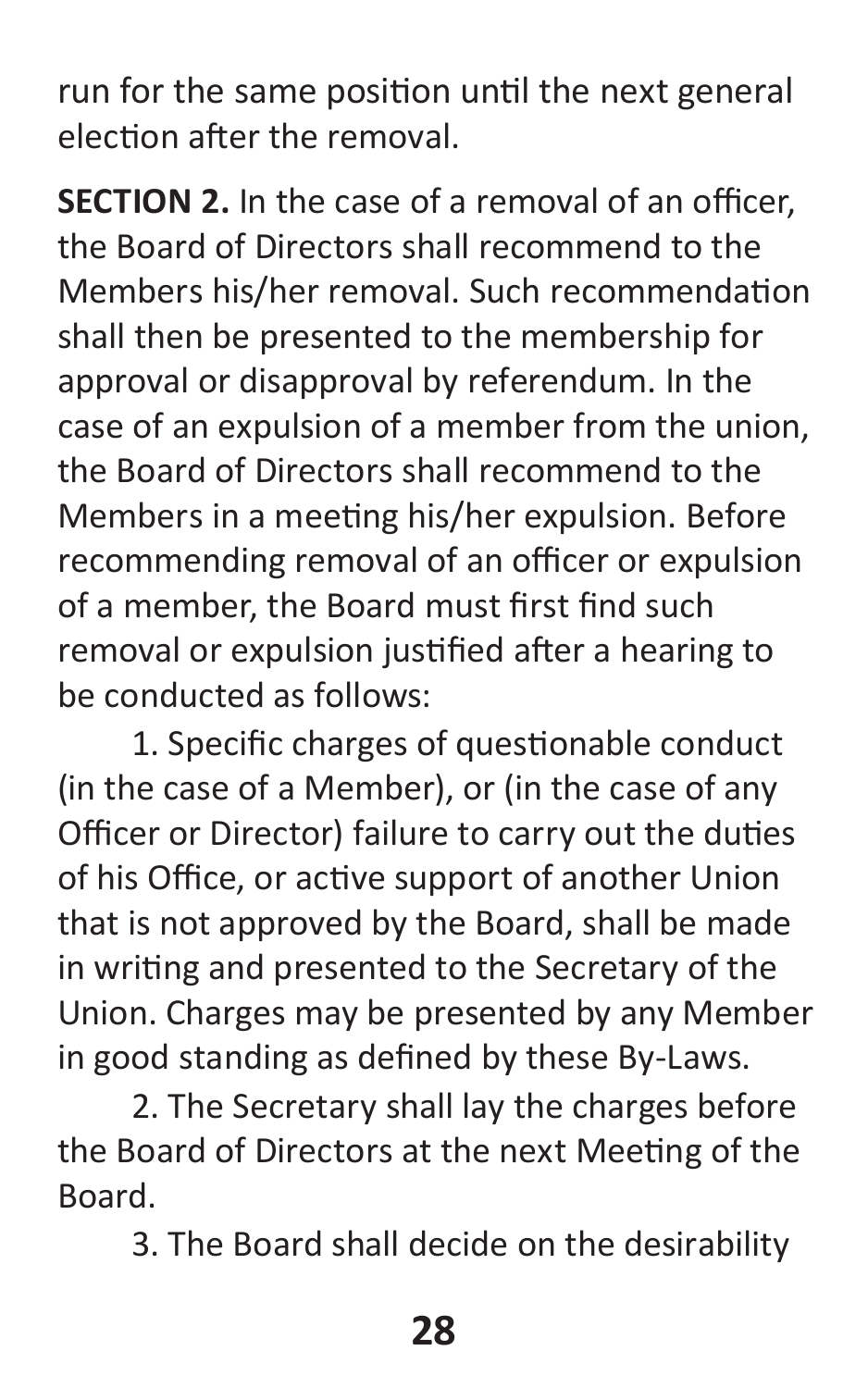of removing the officer or prosecuting the Member accused. In the event the Board decides to conduct a hearing to consider recommendations, a complete copy of the charges against him/her shall be sent to him/ her by the Secretary together with a notice of the date and time of the Meeting at which the hearing is to be held. The charges and notice shall be sent by registered mail. The Board at its sole discretion may grant a reasonable postponement to the accused upon request.

4. The Member in good standing making the charges shall appear to present proof of his/her charges. Either the accuser or the accused may bring witnesses and question all witnesses.

5. When accuser and accused have had their final hearing, the Board shall vote on removal or expulsion by secret ballot. A two-thirds (2/3) majority of the Board in attendance must approve the action before the recommendation may be presented to the Membership.

6. After a recommendation of removal or expulsion is presented to the Membership by the Board of Directors, such recommendation shall not become effective unless and until it is approved by the Membership in a regular or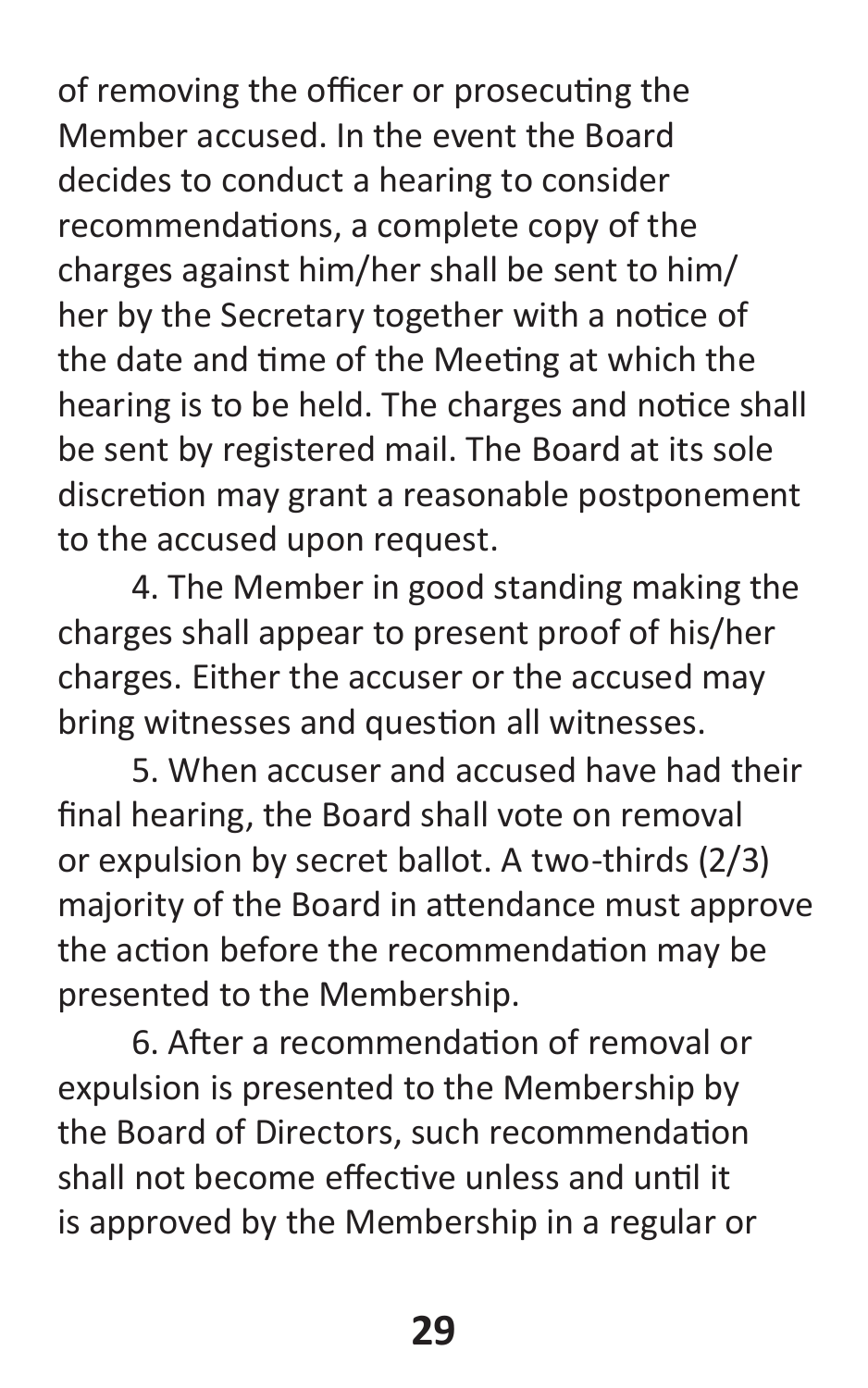special meeting with a Quorum present.

#### **ARTICLE XV SERGEANT AT ARMS**

**SECTION 1.** The Sergeant of Arms, will be elected by the Board of Directors, the primary duties of the Sergeant of Arms are:

1. Preserve order.

2. Allow only A.R.W.I. Union Members in the Union Meeting.

3. Other duties as assigned by the President or the Board.

#### **ARTICLE XVI AFFILIATIONS**

**SECTION 1.** Any affiliation or merger of the ARWI must be approved by a vote of Members in good standing by a secret ballot vote.

**SECTION 2.** In the event of an affiliation, all assets of the ARWI will remain with the local.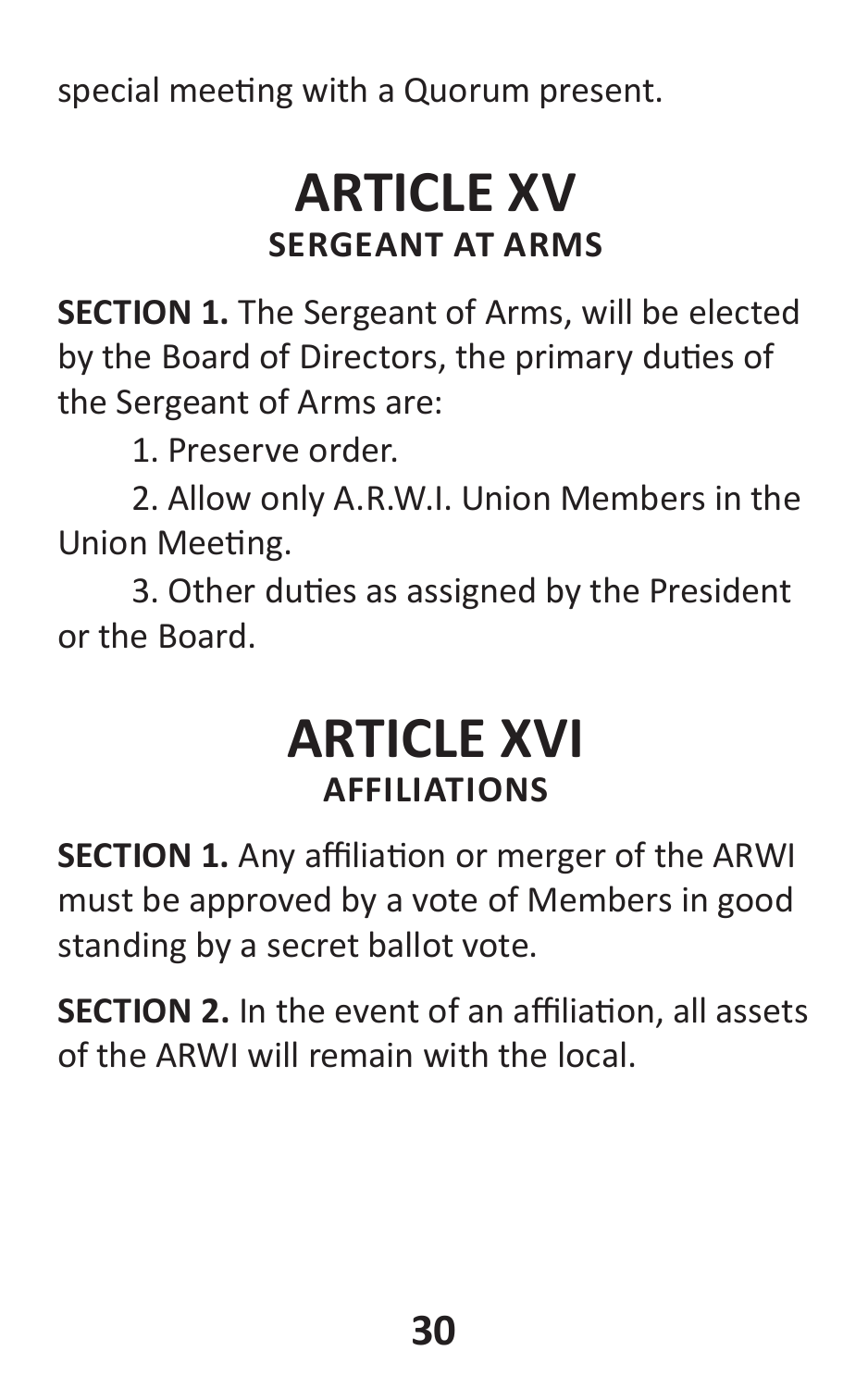# **ARTICLE XVII PETITIONS**

**SECTION 1.** The ARWI will only recognize Petitions

from members which contain the following:

- a. Purpose of the Petition on each page;
- b. Printed Name of Petitioner;
- c. Signature of Petitioner;
- d. Payroll Number of Petitioner; and
- e. Date of Petition

**SECTION 2.** All petitions properly submitted to the Secretary of the Union become the property of the Board of Directors and will not be returned.

#### *BYLAWS COMMITTEE*

*Chairman: Pat Daniel Vice-Chairman: Mickey Galderise Blake Portis Greg Washington James Palmore Dana Bryant*